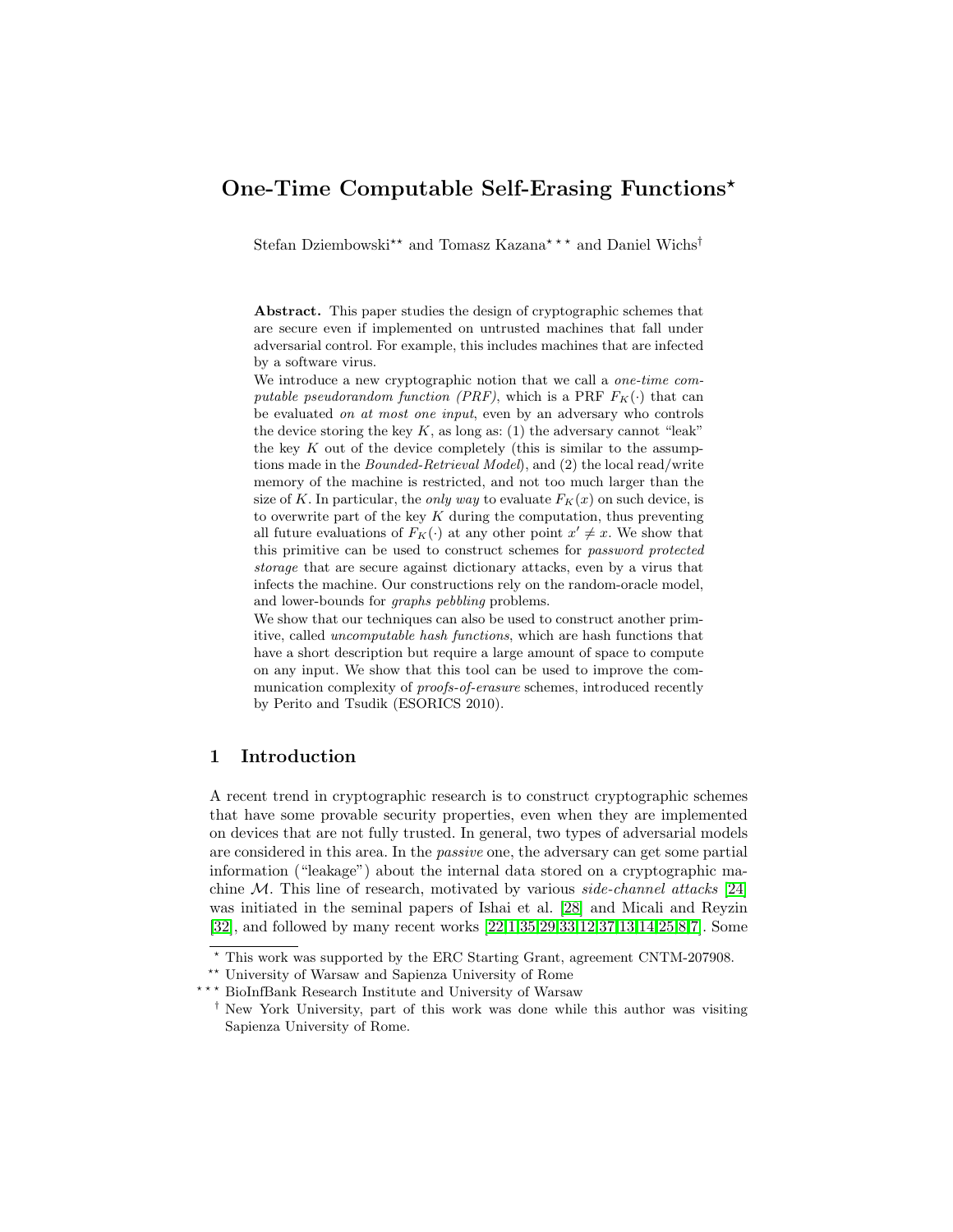papers have also been motivated by the attacks of the malicious software (like viruses) against computers [\[11,](#page-16-4)[18,](#page-17-11)[17](#page-17-12)[,10,](#page-16-5)[21,](#page-17-13)[3,](#page-16-6)[2\]](#page-16-7). What all these works have in common is that they provide a formal model for reasoning about the adversary that can obtain some information about the cryptographic secrets stored on M. It is easy to see that some restrictions on the information that the adversary can learn is necessary, as the adversary that has an unlimited access to the internal data of  $M$  can simply "leak" the internals in their entirety, which is usually enough to completely break any type of security. A common assumption in this area is the bounded-retrievability property, which states that the adversary can retrieve at most some *input-shrinking* function  $f$  of the secret  $K$  stored on the device, i.e. he can learn a value  $f(K)$  such that  $|f(K)| \ll |K|$ . The second class of models considered in the literature [\[27](#page-17-14)[,26,](#page-17-15)[23,](#page-17-16)[30\]](#page-17-17) are those where the adversary is active, which corresponds to the so-called tampering attacks. In these models the adversary is allowed to maliciously modify the internals of the device. For example, in the model of [\[27\]](#page-17-14) the adversary that can tamper a restricted number of wires of the circuit that performs the computation (in a given time-frame), and in [\[26\]](#page-17-15) it is assumed that a device is equipped with a small tamper-free component.

The above discussion motivates the following question:

Can we achieve security against an adversary that has complete active/passive control over a device M storing cryptographic secrets, by only relying on simple physical characteristics of the device? For which cryptographic primitives can this be achieved and what characteristics are needed?

In this work, we focus on answering the above question for new primitive called a one-time computable pseudorandom function. That is, we consider a device that stores a key K for a function  $F_K(\cdot)$  and allows the user to evaluate the function at a single arbitrary input  $x$ . Moreover, even if an adversary gains complete control of the device, he should be unable to learn any information, beyond a single value  $F_K(x)$  at a single point x. We rely on the following two physical characteristics of the device  $\mathcal M$  on which the secret key K is stored: (1)  $M$  satisfies the bounded-retrievability property, and  $(2)$  the read/write memory of  $M$  is restricted in size and not much larger than the size of the key  $K$ . Intuitively, the first property ensures that the attacker cannot leak the key K out of the device, while the second property will prevent the attacker from evaluating  $F_K(\cdot)$  at multiple inputs using the resources of the device itself. The main application of this primitive is a scheme for password-protected storage. We also construct another, related primitive, that we call uncomputable hash functions, and use it construct an improved protocol for proofs-of-erasure, a concept recently introduced in [\[34\]](#page-17-18).

#### 1.1 One-Time Computable Functions

In this section we informally define the concept of a one-time computable PRF  $F_K(\cdot)$  implemented on a resource-constrained device M. Firstly, for correct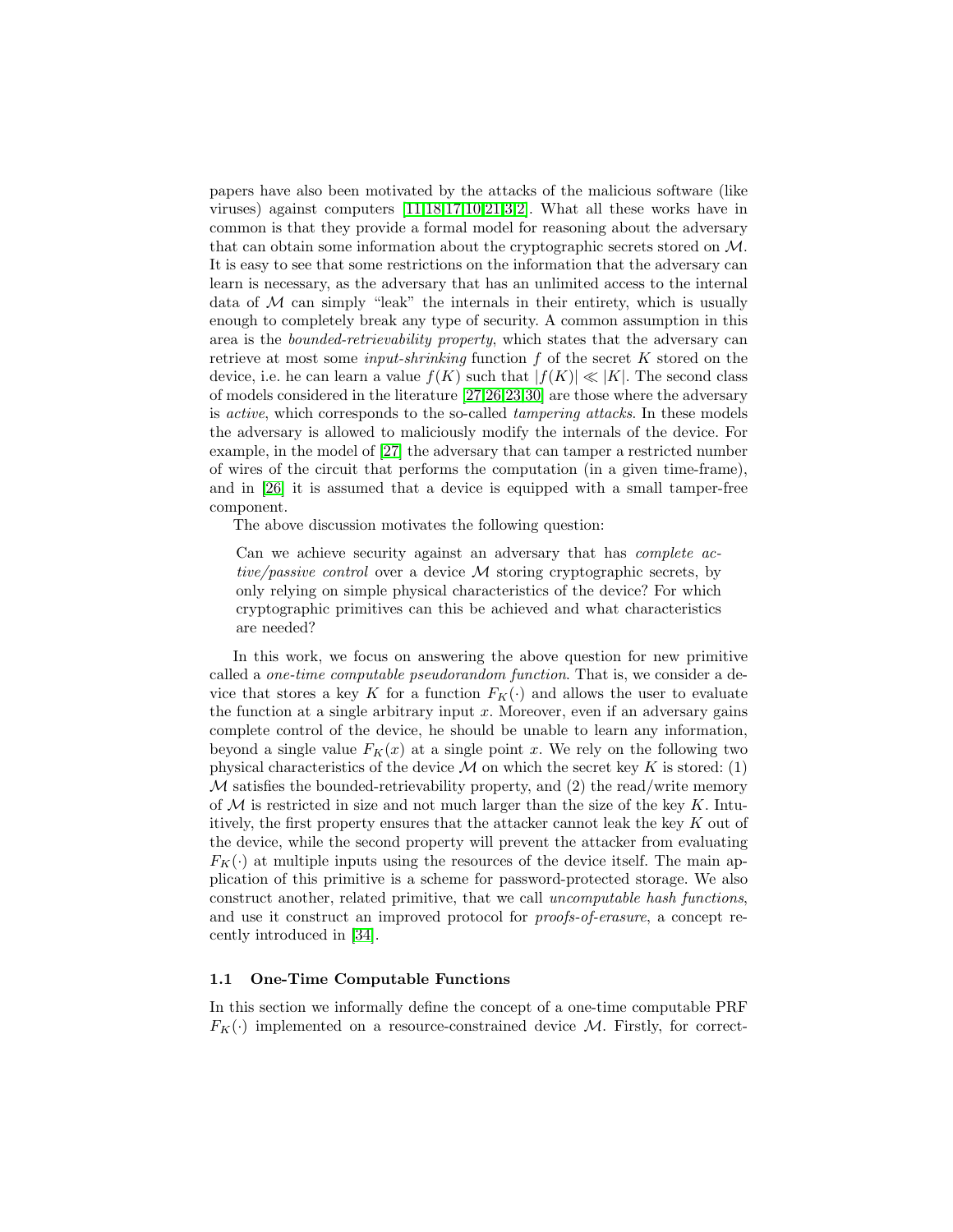ness/functinality, we need to ensure that the key  $K$  of the PRF can be stored on the device M and that there is a method for honestly evaluating  $F_K(\cdot)$  on a single arbitrary input  $x$ , using the resources of the device  $M$ . Secondly, for security, we consider an attacker that gains control of the device  $M$ . Such an adversary may learn the value  $F_K(x)$  for some arbitrary point x, but should not have any other information about  $F_K(x')$  for any other point  $x' \neq x$ .

So far we have not been very specific about the type of constraints placed on the resources of the device  $M$ , and the type of control that the adversary gets over the device. One could imagine settings in which the above would be easy to implement. For example, if the adversary only gets black-box access to  $M$  then we can use an arbitrary PRF to achieve the above goal; simply have the device only perform only one evaluation of the PRF and then set a flag to stop responding to all future inputs. However, if the adversary can perform even relatively simple tampering attacks, it may be possible for it to "reset" the flag on the device and thus break security of the above solution.

In this work, we consider an adversary that has *complete control* over the device  $\mathcal M$ . That is, for the purpose of security, we can consider the device  $\mathcal M$ itself to be a resource-constrained adversarial entity that gets the key  $K$ , and can communicate with an external unconstrained adversary  $A$ . In this case, we must place some constraints on the resources of  $M$ . Firstly, we must bound the amount of outgoing communication available to the device  $\mathcal{M}$ , as otherwise the  $M$  can just "leak" the entire key K to the external adversary  $A$ , who can then evaluate  $F_K(\cdot)$  at arbitrarily many points. Secondly, we must also place some limits on the computational resources available to  $M$ , to prevent it from e.g. evaluating  $F_K(x_0), F_K(x_1)$  at two points  $x_0 \neq x_1$  and leaking the first bit of each output to the external adversary  $A$ . In this work, we will assume that the amount of read/write memory available to the device  $\mathcal M$  is bounded, and not much larger than the size of the key  $K$ . (The device can have arbitrary additional read-only or write-only memory).

Putting this together, our goal is to design a PRF  $F_K(\cdot)$  which can be efficiently evaluated at any single point  $x$  on a memory-constrained device, but cannot be evaluated at any additional point  $x' \neq x$  afterward. Roughly, our main idea is to construct  $F_K$  in such a way that any computation of  $F_K(x)$  has to (at least partially) destroy  $K$ , by overwriting it, and thus prevents future computations of the function. That is, we assume that the key  $K$  itself is stored on the read/write memory of the device and takes up  $m = |K|$  bits of space, which is a large fraction of the total. We design the PRF in such a way that there is an honest computation of  $F_K(x)$  that uses (almost) no extra space beyond that on which  $K$  was originally stored, but overwrites  $K$  with various intermediate values during the computation. On the other hand, assuming the total memory on the device is  $s < 2m$ , we show that there is no method for computing of  $F_K(x)$  at any single point x, without erasing part of the key K and preventing evaluation at any other input. Note that it is necessary for us to require that the key takes up more than half of the available read/write memory of the device, as otherwise it is possible to make a "copy" of the key that does not get damaged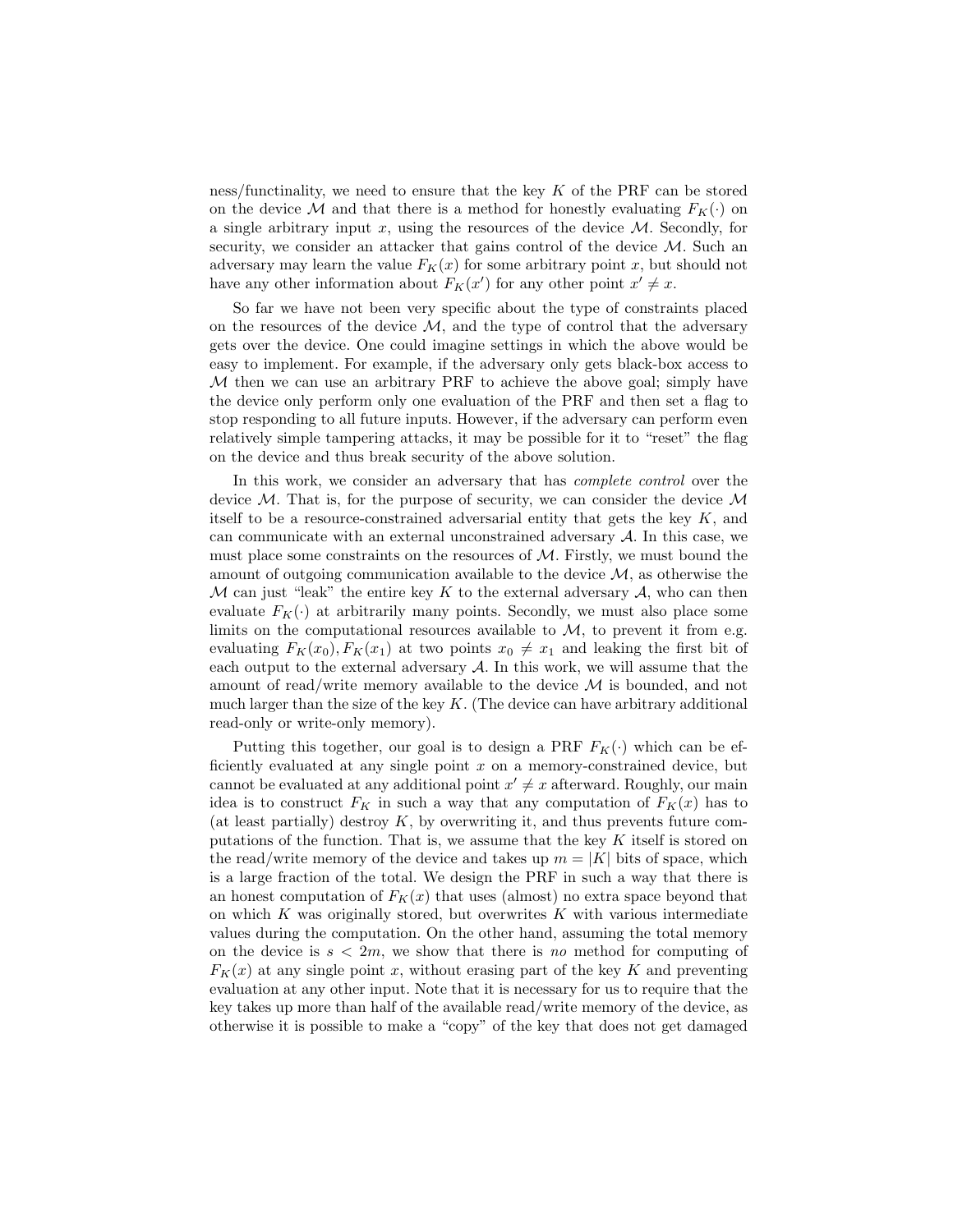during the computation  $F_K(x)$ . In fact, we show a stronger result along these lines, where we also allow the adversarial memory-constrained device  $\mathcal M$  to communicate up to  $c < m$  bits to an external unconstrained adversary  $A$  (and we allow unbounded communication from  $A$  to the device).

One-time computable functions – a generalization. We also construct a generalization of the concept described above, where a single key  $K$  defines  $T$  different pseudorandom functions:  $(F_{1,K}, \ldots, F_{T,K})$ . Using the resources of the device, the honest user can evaluate each of the function  $F_{i,K}$  at a single arbitrary point (i.e. the user first chooses an arbitrary  $x_1$  and evaluates  $F_{1,K}(x_1)$ , then adaptively chooses  $x_2$  and evaluates  $F_{2,K}(x_2)$  ...). However, even if the device is under full adversarial control, the attacker cannot get information about any of the  $T$  functions at more than one point – i.e. the attacker cannot get information about  $F_{i,K}(x), F_{i,K}(x')$  for any two distinct points  $x \neq x'$  and the same index i. The construction is given in Section [5.](#page-9-0) The maximal  $T$  that we can have is approximately equal to  $\frac{c+s}{2(c+s-m)}$  (cf. [\(3\)](#page-14-0)).

Application: Password-protected storage Let us now describe an application of the primitives described above. Our application is related to passwordbased cryptography, which is an area that deals with the protocols where the secrets used by the parties are human-memorizable passwords. The crucial difference between a password and a cryptographic key is that the latter is usually assumed to be chosen uniformly at random from a large domain, while the former may come from some relatively small (polynomial sized) dictionary set D. One of the main problems in constructing the password-based protocols is that one needs to consider the so-called offline dictionary attacks, where the adversary simply tries to break the scheme by analyzing all of the passwords from  $D$ one-by-one.

In this paper we are particularly interested in designing schemes for passwordprotected storage, which are schemes for secure encryption of data using passwords. A typical scheme of this type works as follows: let  $\pi \in \mathcal{D}$  be a password. To encrypt a message X we apply a key-derivation function H to  $\pi$  and then encrypt X with  $H(\pi)$  using some standard symmetric encryption scheme (*Enc*, *Dec*). To decrypt a ciphertext  $C = Enc(H(\pi), X)$  one simply calculates  $Dec(H(\pi), C)$ .

A typical choice for  $H$  is a hash function. This solution is vulnerable to a following offline dictionary attack. An attacker simply tries, for every  $\pi' \in \mathcal{D}$  to decrypt C until he finds  $\pi'$  such that  $Dec(H(\pi'), C)$  "makes sense". Most likely there will be only one such  $\pi'$ , and hence, with a good probability, this will be the correct  $\pi$  that the user has chosen to compute C.

A common way to make this attack harder is to design  $H$  in such a way that it is moderately expensive to compute it. The time needed to compute H should be acceptable for a legitimate user, and to high for the adversary if he has to do it for all passwords in  $\mathcal{D}$ . A drawback of this solution is that it depends on the amount of computing power available to the adversary. Moreover, the algorithm of the adversary can be easily parallelized.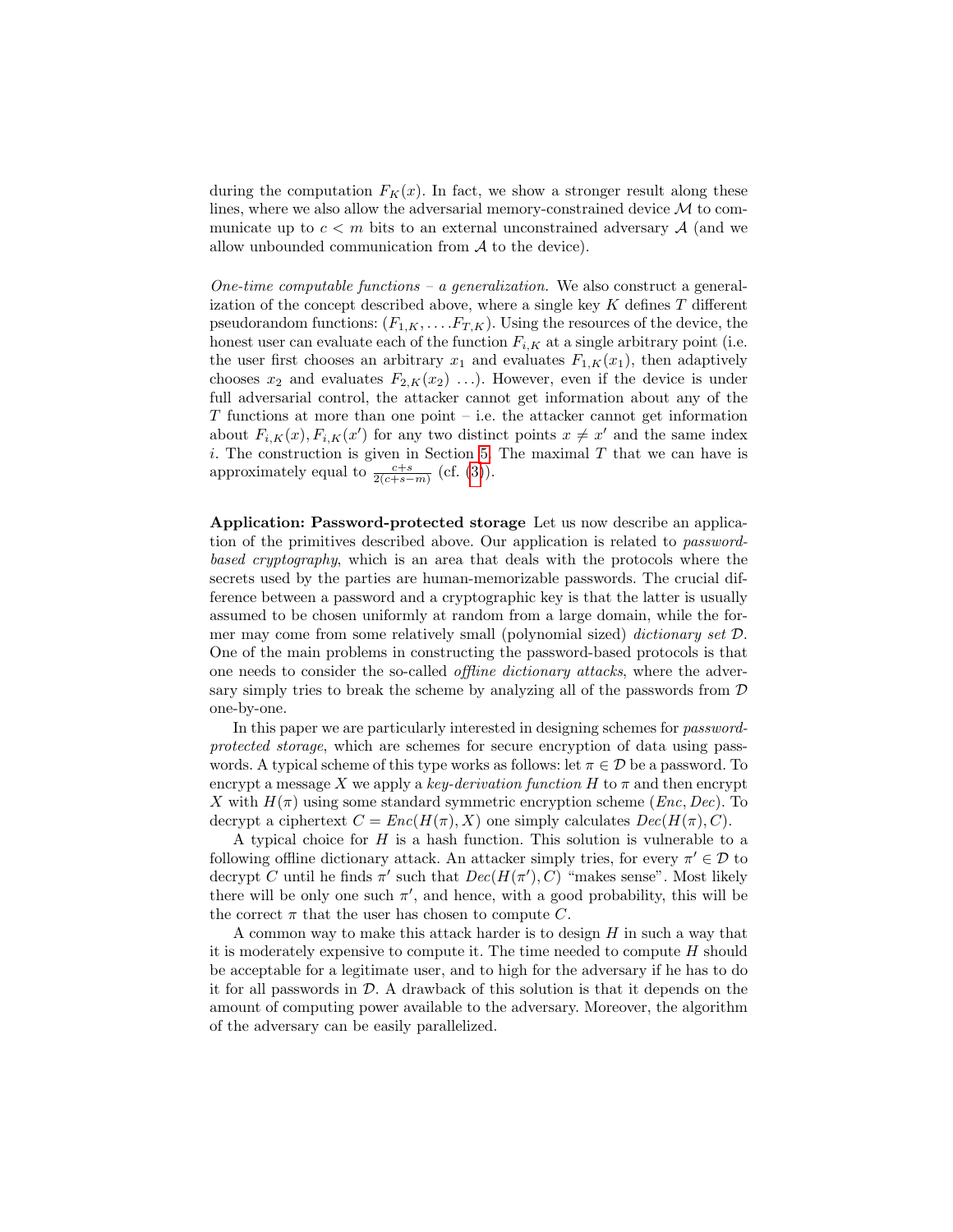An interesting solution to this problem was proposed in [\[9\]](#page-16-8). Here, a computation of  $H$  requires the user to solve the CAPTCHA puzzles [\[38\]](#page-17-19), which are small puzzles that are easy to solve by a human, and hard to solve be a machine. A disadvantage of this solution is that it imposes additional burden on the user (he needs to solve the CAPTCHAs when he wants to access his data). Moreover, experience shows that designing secure CAPTCHAs gets increasingly difficult.

In this paper we show an alternative solution to this problem. Our solution works in a model where the data is stored on some machine that can be infected by a virus. In this model, the virus can get a total control over the machine, but he can retrieve only c bits from it. The main idea is that we will use a one-time computable function  $F$  (secure against an adversary with  $c$ -bounded communication and s-bounded storage) as the key-derivation function. To encrypt a message X with a password  $\pi$  we first choose randomly a key R for a one-time computable PRF. We then calculate  $K = F_R(\pi)$ . The ciphertext stored on the machine is  $Enc(K, X)$ . It is now clear that the honest user can easily compute K in space bounded by  $c - \delta$ . On the other hand, the adversary can compute K only once, even if he has space c. Of course, the adversary could use a part of the ciphertext  $Enc(K, X)$  as his additional storage. This is not a problem if X is short (shorter than  $\delta$ ). If X is long, we can solve this problem by assuming that  $Enc(K, X)$  is stored on a read-only memory.

A problem with this solution is that if an honest user makes an error and types in a wrong password then he does not have a chance to try another password. This can be solved by using the generalized version of the one-time computable functions. The scheme works as follows. First, we choose a key  $K$  for symmetric encryption. Then, we choose randomly R and for each  $i = 1, \ldots, T$  we calculate  $K_i = F_{R_i}(\pi) \oplus K$  (where the keys  $R_i$  are derived from R). The values that are stored on the machine are  $(R, (K_1, \ldots, K_T), Enc(K, M))$ . Now, to decrypt the message, the user first calculates  $K = F_{R_1}(\pi) \oplus K_1$ , and then decrypts  $Enc(K, M)$  using K. If a user makes an error and calculates  $K_1$  using a wrong  $\pi$  he still has a chance to calculate  $K_2$ , and so on.

### 1.2 Uncomputable functions

We also introduce a notion of *uncomputable* hash functions, which we explain here informally. A hash function H is  $(s, \epsilon)$ -uncomputable, if any machine that uses space s and takes a random input  $x \in \{0,1\}^*$  outputs  $H(x)$  with probability at most  $\epsilon$ . We say that H is s'-computable if it can be computed in space  $s'$ . Note that in this case we assume that the adversary cannot use any external help to compute  $H$  (using the terminology from the previous sections: his communication is 0-bounded). Informally, we are interested in constructing  $(s, \epsilon)$ -uncomputable, s'-computable functions for a small  $\epsilon$  and s' being only slightly larger than s.

This notion can be used to construct an improved scheme for the proof of erasure, a concept recently introduced in [\[34\]](#page-17-18). Essentially the proof of erasure is a protocol between two parties: a powerful verifier  $V$  and a weak prover  $P$  (that can be, e.g., an embedded device). The goal of the verifier is to ensure that the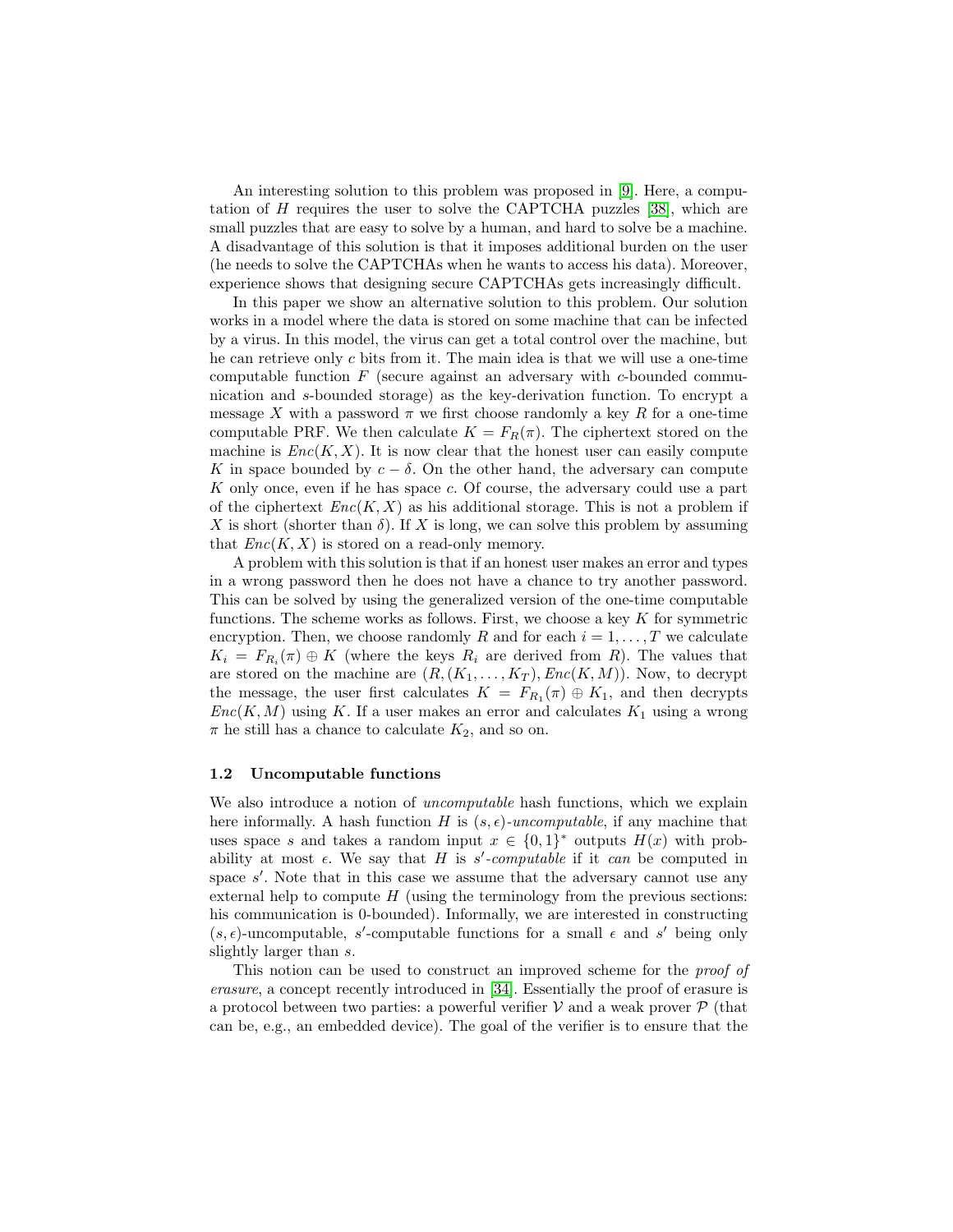prover has erased all the data that he stores in his RAM (we assume that  $P$  can also have a small ROM). This is done by forcing  $P$  to overwrite his RAM. Let m be the size of RAM. Then, a simple proof of erasure consists of  $\mathcal V$  sending to P a random string R such that  $|R| = m$ , and then V replying with R. In [\[34\]](#page-17-18) the authors observe that the communication from  $P$  to  $V$  can be reduced in the following way: instead of asking  $P$  to send the entire  $R$ , we can just verify his knowledge of R using a protocol for the "proof of data possession" (see, e.g.,  $[4]$ . Such a protocol still requires the verifier to send a large string R to the prover, hence the communication from the verifier to the prover is  $m$ . Using our uncomputable functions we can reduce this communication significantly.

Our idea as follows. Suppose we have a function  $H$  that is m-computable and  $(m - \delta, \epsilon)$ -uncomputable (for some small  $\delta \in \mathcal{N}$  and a negligible  $\epsilon \in [0, 1]$ ). Moreover, assume that H has a short domain and co-domain, say:  $H: \{0,1\}^w \to$  $\{0,1\}^w$  for some  $w \ll m$ . We can now design the following protocol:

- 1. V selects  $X \leftarrow \{0,1\}^w$  at random and sends it to  $\mathcal{P}$ ,
- 2. P calculates  $Y = H(X)$  and sends it back to  $\mathcal{V}$ ,
- 3. V accepts if  $Y = H(X)$ .

Clearly, an honest prover can calculate  $Y$ , since he has enough memory for this. On the other hand, from the  $(m - \delta, \epsilon)$ -uncomputability of H we get that a cheating prover cannot calculate Y with probability greater than  $\epsilon$  without overwriting  $m - \delta$  bits. The total communication between  $\mathcal{P}$  and  $\mathcal{V}$  has length 2w. Note, that we need to assume that an adversary that controls the prover cannot communicate any data outside of the machine (therefore we are interested only in protocols with 0-bounded communication). This is because otherwise he could simply forward  $X$  to some external party that has more memory. The same assumption needs to be made in the protocols of [\[34\]](#page-17-18). What remains is to show a construction of such an H. We do it in Section [6.](#page-15-0)

#### 1.3 Related work

Most of the related work was already described in the previous sections. In our paper we will use a technique called graph pebbling (see e.g. [\[36\]](#page-17-20)). This technique has already been used in cryptography in an important work of [\[16\]](#page-17-21), some of our methods were inspired by this paper. The assumption that the adversary is memory-bounded has been used in the so-called *bounded-storage model* [\[31,](#page-17-22)[5](#page-16-10)[,20\]](#page-17-23). As similar assumption was also used in [\[15\]](#page-17-24). The proof of erasures can be viewed as a special case of the remote attestation protocols (see [\[34\]](#page-17-18) for a list of relevant references).

### 1.4 Notation

For a sequence  $R = (R_1, \ldots, R_N)$  and for indices i, j such that  $1 \leq i \leq j \leq N$ , we define  $R[i, \ldots, j] = (R_i, \ldots, R_j)$ .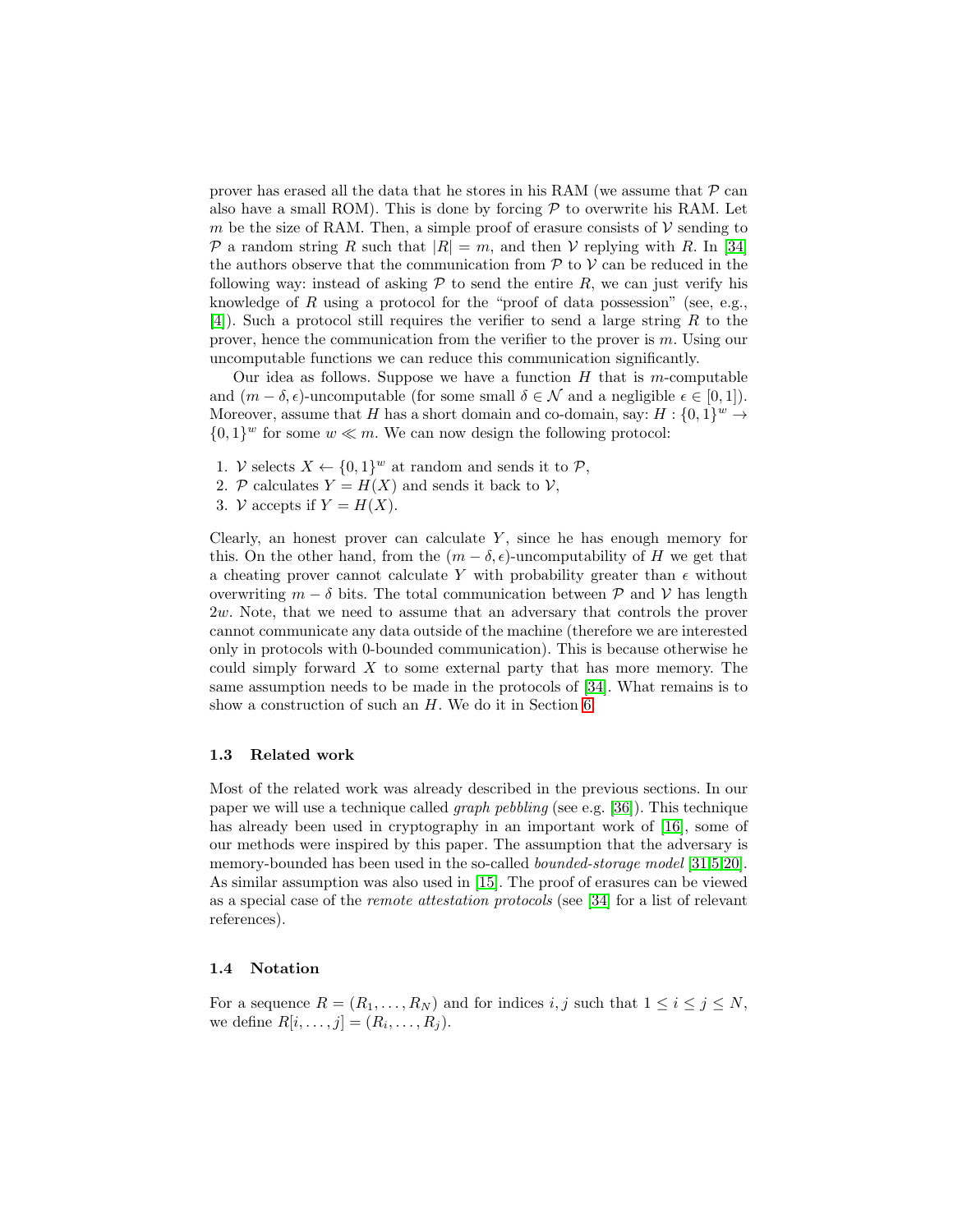## 2 Model of Computation

To make our statements precise, we must fix a model of computation. We will usually consider an adversary that consists of two parts: a "space-bounded" component  $A_{small}$  which gets access to the internals of an attacked device and has "bounded communication" to an external, and otherwise unrestricted, adversary  $\mathcal{A}_{big}$ .

Since the lower bounds on the computational complexity of functions are usually hard to prove, it seems difficult to show any meaningful statements in this model using purely complexity-theoretic settings. We will therefore use the random-oracle model [\[6\]](#page-16-11). Recall, that in this case a hash function is modeled as an external oracle containing a random function, and the oracle can be queried by all the parties in the protocol (including the adversary).

Using the random-oracle model in our case is a little bit tricky. To illustrate the problem consider a following protocol for the proof of erasure: (1)  $\mathcal V$  sends to  $\mathcal P$  a long random string R, (2)  $\mathcal P$  replies with  $H(R)$ , where H is a hash function. Now, this protocol is obviously not secure for most of the real-life hash functions. For example, if  $H$  is designed using the Merkle-Damgård paradigm, then it can be computed "on fly", and hence there is no need to store the whole  $R$  before starting the computation of H.

On the other hand, if we model  $H$  as a random oracle, then the protocol described above can be proven secure, as the adversary has to wait until he gets the complete  $R$  before sending it to the oracle. We solve this problem in the following way: we will require that the only way in which the hash function is used is that it is applied to small inputs, i.e. if  $w$  is the length of the output of a hash function (e.g.:  $w = 128$ ) then the hash function will have a type  $H: \{0,1\}^{\xi w} \to \{0,1\}^w$ , for some small  $\xi$ . Observe that if  $\xi = 2$  then the function H can simply be a compression function used to construct the hash function).

We model our adversary  $A = (A_{big}, A_{small})$  as a pair of interactive algo-rithms<sup>[1](#page-6-0)</sup> with oracle-access to a random-oracle  $H(\cdot)$ . The algorithm  $\mathcal{A}_{big}$  will only be restricted in the number of oracle calls made. On the other hand, we impose the following additional restrictions on  $\mathcal{A}_{small}$ :

- s-bounded space: The total amount of space used by  $\mathcal{A}_{small}$  is bounded by s. That is, we can accurately describe the entire configuration of  $A_{small}$  at any point in time using s bits.<sup>[2](#page-6-1)</sup>
- c-bounded communication: The total number of outgoing bits communicated by  $A_{small}$  is bounded by c.<sup>[3](#page-6-2)</sup>

<span id="page-6-0"></span> $\frac{1}{1}$  Say ITMs, interactive RAMs, ... The exact model will not matter.

<span id="page-6-1"></span><sup>&</sup>lt;sup>2</sup> This is somewhat different than standard space-complexity considered in complexity theory, even when we restrict the discussion to ITMs. Firstly, the configuration of  $\mathcal{A}_{small}$  includes the value of all tapes, including the input tape. Secondly, it includes the current state that the machine is in and the position of all the tape heads.

<span id="page-6-2"></span><sup>&</sup>lt;sup>3</sup> To be precise, we assume that we can completely describe the patters of outgoing communication of  $A_{small}$  using c bits. That is,  $A_{small}$  cannot convey additional information in when it sends these bits, how many bits are sent at a given time and so on. . .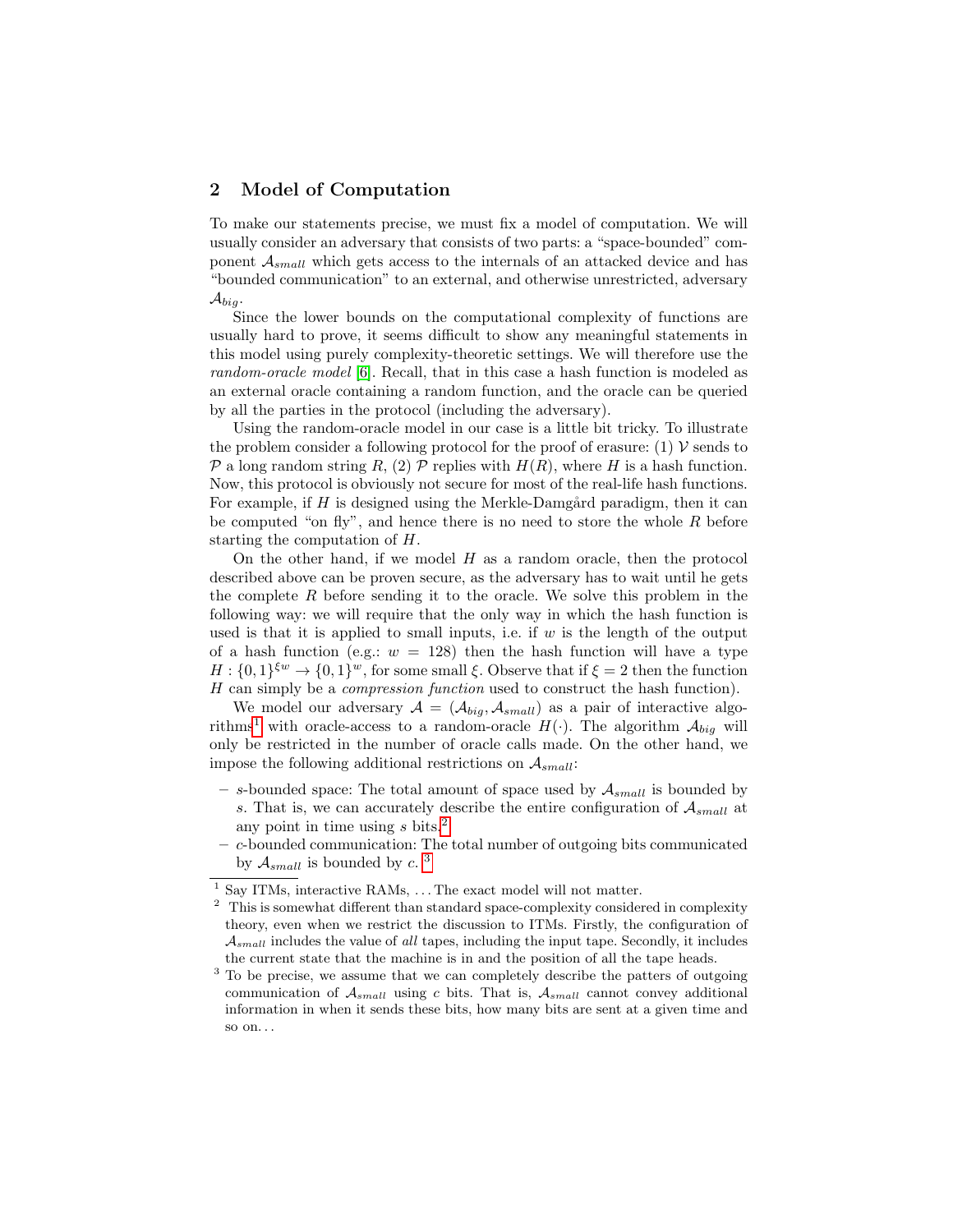We use the notation  $\mathcal{A}^{H(\cdot)}(R) = \left(\mathcal{A}_{big}^{H(\cdot)}(s) \leftrightarrows \mathcal{A}_{small}^{H(\cdot)}(R)\right)$  to denote the interactive execution of  $\mathcal{A}_{big}$  and  $\mathcal{A}_{small}$ , where  $\mathcal{A}_{small}$  gets input R and both machines have access to the oracle  $H(\cdot)$ .

## 3 Definitions

Let  $W^{H(\cdot)}$  be an algorithm that takes as input  $R \in \{0,1\}^m$  and has access to the oracle H. Let  $(F_{1,R}^H, \ldots, F_{T,R}^H)$  be sequence of functions that depend on H and R. Assume that  $W^{H(\cdot)}$  is interactive, i.e. it may receive queries from the outside. Let  $x_1, \ldots, x_T$  be the sequence of queries that  $W^{H(\cdot)}$  received. The algorithm  $W^{H(\cdot)}$ replies to such a query by issuing a special *output query* to the oracle  $H$ . We assume that after receiving each  $x_i \in \{0,1\}^*$  the algorithm  $W^{H(\cdot)}$  always issues an output query to H of a form  $((F_{i,R}^H(x_i), (i, x_i)),$  out). We say that  $W^{H(\cdot)}$  is a  $(c, s, m, q, \epsilon, T)$ -onetime computable PRF if:

- $W^{H(\cdot)}$  has m-bounded storage, and 0-bounded communication.
- for any  $\mathcal{A}^{H(\cdot)}(R)$  that makes at most q queries to H and has s-bounded storage and c-bounded communication, the probability that  $\mathcal{A}^{H(\cdot)}(R)$  (for a randomly chosen  $R \leftarrow \{0,1\}^m$ ) issues two queries  $((F_{i,R}^H(x), (i,x)), \text{out})$  and  $((F_{i,R}^H(x'),(i,x')),\text{out}), \text{ for } x \neq x', \text{ is at most } \epsilon.$

Basically, what this definition states is that no adversary with s-bounded storage and c-bounded communication can compute the value of any  $F_{i,R}$  on two different inputs. It may look suspicious that we defined the secrecy of a value in terms of the hardness of guessing it, instead of using the indistinguishability paradigm. We now argue why our approach is ok. There are two reasons for this. The first one is that in the schemes that we construct that output of each  $F^H$  is always equal to some output of  $H$  (i.e. the algorithm  $F$  simply outputs on the the responses he got from  $H$ ). Hence  $A$  cannot have a "partial knowledge" of the output (either he was lucky and he queried  $H$  on the "right" inputs, or not – in the latter case the output is indistinguishable from random, from his point of view).

The second reason is that, even if it was not the case — i.e. even if  $F^H$ outputted some value  $y$  that is a more complicated function of the responses he got from  $H$  — we could modify  $F^H$  by hashing y with H (and hence if y is "hard to guess" then  $H(y)$  would be completely random, with a high probability).

Now, suppose that  $V^{H(\cdot)}$  is defined identically to  $W^{H(\cdot)}$  with the only difference that it receives just one query  $x \in \{0,1\}^*$ , and afterwards it issues one output query  $((F^H(x), x), \text{out})$  (for some function F that depends on H). We say that  $V^{H(\cdot)}$  is an  $(s, w, q, \delta, \epsilon)$ -uncomputable hash function if:

- $-V^{H(\cdot)}$  has s-bounded storage, and 0-bounded communication.
- for any  $\mathcal{A}^{H(\cdot)}(R)$  that makes at most q queries to H and has  $(s-\delta)$ -bounded storage and c-bounded communication, the probability that  $\mathcal{A}^{H(\cdot)}(R)$  (for a randomly chosen  $R \leftarrow \{0,1\}^w$ ) issues a query  $((F^H(x), x_i), \text{out})$  is at most  $\epsilon$ .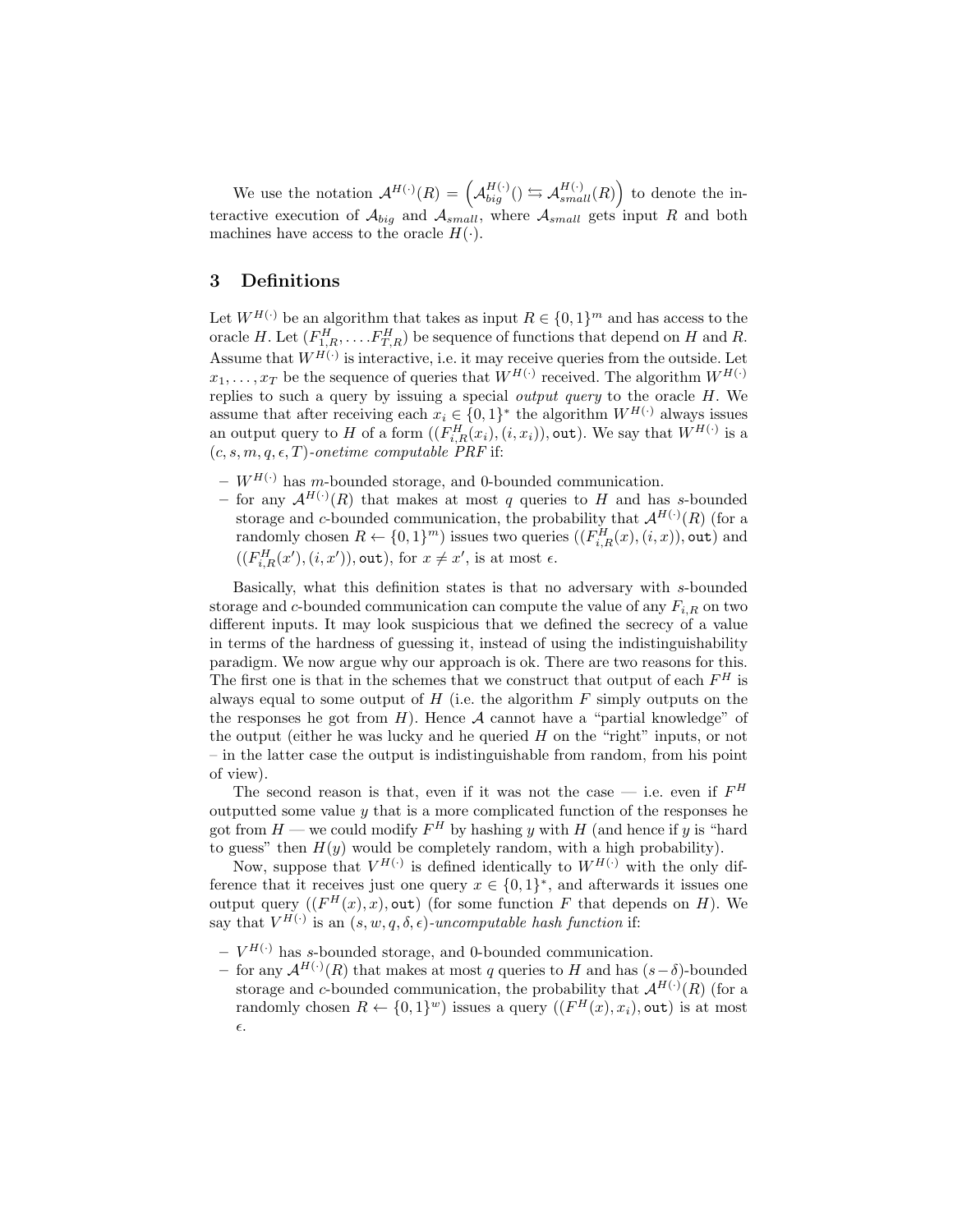## 4 Random Oracle Graphs and the Pebbling Game

We show a connection between an adversary computing a "random oracle graph" and a pebbling strategy for the corresponding graph. A similar connection appears in [\[16\]](#page-17-21).

#### 4.1 Random-Oracle Labeling of a Graph.

Let  $G = (V, E)$  be a DAG with  $|V| = N$  vertices. Without loss of generality, we will just assume that  $V = \{1, \ldots, N\}$  (we will also consider infinite graphs, in which case we will have  $N = \infty$ ). We call vertices with no incoming edges *input vertices*, and will assume there are  $M \leq N$  of them. A *labeling* of G is a function label( $\cdot$ ), which assigns values label( $v \in \{0,1\}^w$  to vertices  $v \in V$ . We call w the *label-length*. For any function  $H : \{0,1\}^* \to \{0,1\}^w$  and inputlabels  $R = (R_1, \ldots, R_M)$  with  $R_i \in \{0,1\}^w$ , we define the  $(H, R)$ -labeling of G as follows:

- The labels of the M distinct input vertices  $v_1 < v_2 < \ldots < v_M$  are given by  $\mathtt{label}(v_i) \stackrel{\text{\tiny def}}{=} R_i.$
- The label of every other vertex  $v$  is defined recursively by

 $\mathtt{label}(v) \stackrel{\text{def}}{=} H(\mathtt{label}(v_1),\ldots,\mathtt{label}(v_d),v)$ 

where  $v_1 < \ldots < v_d$  are the d parents of v.

A random oracle labeling of G is an  $(H, R)$ -labeling of G where H is a randomfunction and  $R$  is chosen uniformly at random.

For convenience, we also define  $\texttt{preLabel}(v) \stackrel{\textup{def}}{=} (\texttt{label}(v_1), \ldots, \texttt{label}(v_d), v),$ where  $v_1 < \ldots < v_d$  are the parents of v, so that  $label(v) = H(\text{preLabel}(v))$ .

The *output vertices* of G are the vertices that have no children. Let  $v_1, \ldots, v_K$ be the output vertices of G. Let  $Eval(G, H, (R_1, \ldots, R_M))$  denote the sequence of labels  $(\texttt{label}(v_1), \ldots, \texttt{label}(v_K))$  of the output vertices calculated with the procedure described above (with  $R_1, \ldots, R_M$  being the labels of the input vertices  $v_1, \ldots, v_M$  and H being the hash function).

Our main goal is to show that computing the labeling of a graph G requires a large amount of resources in the random-oracle model, and is therefore difficult. We will usually (only) care about the list of random-oracle calls made by  $\mathcal{A}_{biq}$ and  $\mathcal{A}_{small}$  during such an execution. We say that an execution  $\mathcal{A}^{H(\cdot)}(R)$  labels a vertex v, if a random-oracle call to  $preLabel(v)$ , is made by either  $\mathcal{A}_{big}$  or  $\mathcal{A}_{small}$ .

## <span id="page-8-0"></span>4.2 Pebbling Game

We will consider a new variant of the pebble game that we call the "red-black" pebble game over a graph  $G$ . Each vertex of the graph  $G$  can either be empty, contain a red pebble, contain a black pebble, or contain both types of pebbles. An initial configuration consists of (only) a black pebble placed on each input vertex of G. The game proceeds in steps where, in each step, one of the following four actions is taken: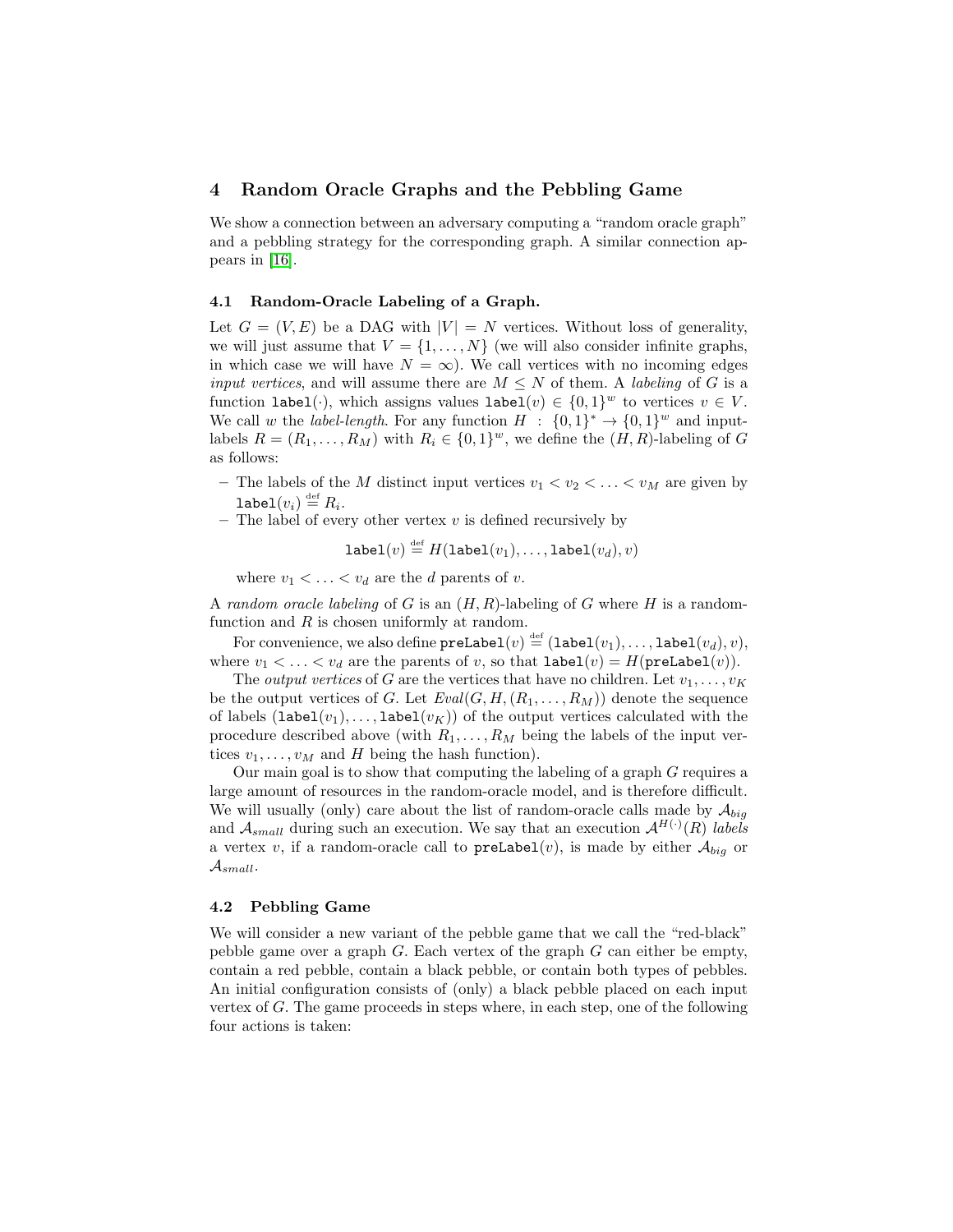- 1. A red pebble can be placed on any vertex already containing a black pebble.
- 2. If all the parents of a vertex  $v$  have a red pebble on them, a red pebble can be placed on v.
- 3. If all the parents of v have *some* pebble on them (red or black), a black pebble can be placed on v.
- 4. A black pebble can be removed from any vertex.

We define the *black-pebble complexity* of a pebbling strategy to be the maximum number of black pebbles in use at any given time. We define the red-pebble complexity of a pebbling strategy to be the total number of steps in which action 1 is taken. We also define the all-pebble complexity of a pebbling strategy to be the sum of its black- and red-pebble complexities. By heavy-pebbles we will mean the black pebbles, or the red-pebbles that appeared on the graph because of action 1. Note, that these are exactly the pebbles that count when we calculate the all-pebble complexity of a strategy.

<span id="page-9-2"></span>*Remark 1.* Let G be a graph with N vertices and M input vertices. Let v be an output vertex of G and let  $v_{i_1}, \ldots, v_{i_d}$  be a subset of the set of input vertices. Suppose there exists a pebbling strategy that  $(1)$  pebbles v while keeping the pebbles on the vertices  $v_{i_1}, \ldots, v_{i_d}$ , and (2) has black-pebble complexity b and it does not use the red pebbles, i.e. its red-pebble complexity 0. Then the value of  $Eval(G, H, (R_1, \ldots, R_M))$  can be computed by a machine with bw-bounded storage and an access to a random oracle that computes  $H$ . This is because the only thing that the machine needs to remember are the labels of at most b vertices (each of those labels has length at most  $w$ ). The computation may overwrite some part of the input  $(R_1, \ldots, R_M)$ , however, it does not overwrite the input corresponding to the vertices  $v_{i_1}, \ldots, v_{i_d}$ , i.e.:  $(R_{v_1}, \ldots, R_{v_d})$ .

It is more complicated to show a connection in the opposite direction, namely to prove that if a graph cannot be pebbled with a strategy with low black- and red-complexities, then it cannot be computed by a machine with a restricted storage and communication. The following lemma establishes such a connection (its proof, that appears in [\[19\]](#page-17-25), is an extension of the proof of Lemma 1 in [\[16\]](#page-17-21).)

<span id="page-9-1"></span>**Lemma 1.** Let  $G$  be a DAG with  $M$  input vertices and  $K$  output vertices. Let  $r$  and b be arbitrary parameters. Suppose that  $G$  is such that there does not exist a pebbling strategy such that  $(1)$  its all-pebble complexity is at most a, and that (2) pebbles at least  $\alpha$  output vertices (for some  $\alpha \in \{1, \ldots, K\}$ ).

Then, for any c, s, w such that  $\frac{c+s+w}{w-\log(q)} < a$ , and for any  $\mathcal{A} = (\mathcal{A}_{big}, \mathcal{A}_{small})$ that makes at most q oracle calls and has s-bounded space and c-bounded communication the probability that A labels more than  $\alpha - 1$  output vertices is at most  $(q+1) \cdot 2^{-w}$  (where the probability is taken over the randomness of A and the random choice of  $H$  and  $R$ ).

## <span id="page-9-0"></span>5 One-time computable functions

In this section we show specific examples of graphs that are hard to pebble in limited space and bounded communication. Let  $M, M'$  be a parameters such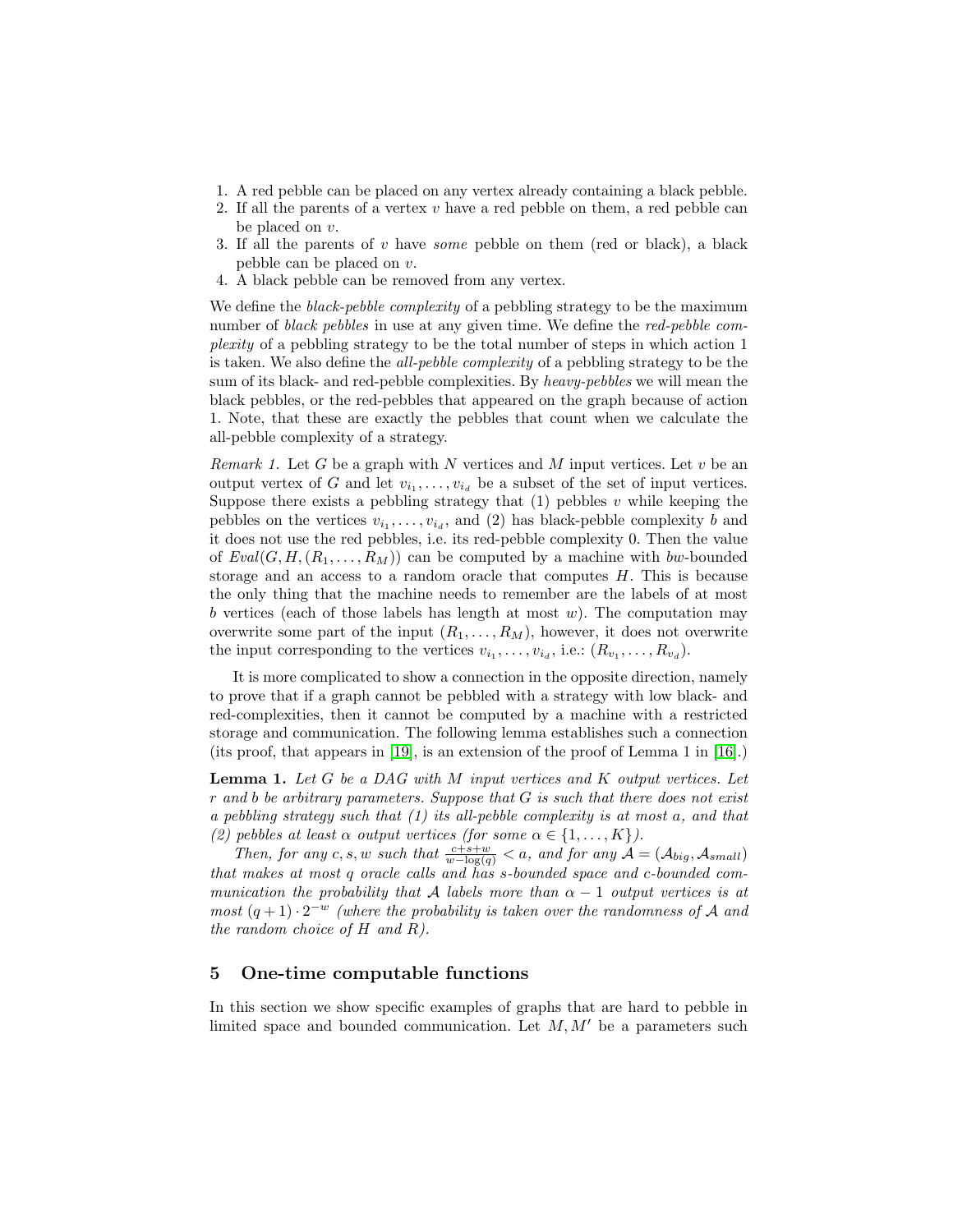that  $M' < M$ . The  $(M, M')$ -lambda graph (denoted  $Lam_{M'}^M$ ) is defined in the following way (cf. Fig. [1\)](#page-10-0). Its set of vertices is equal to  $V_0 \cup V_1$ , where  $V_0 =$ 



<span id="page-10-0"></span>Fig. 1. An  $(M, M')$ -lambda graph for  $M' = 4$  and  $M = 7$ . The sub-graph on the left-hand side of the dashed line is an  $M'$ -pyramid.

 $\{(i, j) : 1 \le i \le j \le M'\}$  and  $V_1 = \{1, 2\} \times \{M' + 1, \ldots, M\}$ . The set of input vertices is equal to  $\{1\} \times \{1, ..., M\}$ . The output vertex is  $(2, M)$ . The set of edges is equal to the following sum:  $\{((i-1, j-1), (i, j)) : (i-1, j-1), (i, j) \in$  $V_0\} \cup \{((i-1,j),(i,j)) : (i-1,j),(i,j) \in V_0\} \cup \{((M',M'),(2,M'+1))\} \cup$  $\{((1, j-1), (1, j)) : (1, j-1), (1, j) \in V_1\} \cup \{((1, j), (2, j)) : (1, j), (2, j) \in V_1\}$ . If  $M' = M$  then a  $(M, M)$ -lambda graph is defined as above, with  $V_1 = \emptyset$  and with the set of edges consisting only of the first two summands of the sum above. Its output vertex is  $(M, M)$ . Such a graph is also called an M-pyramid graph.

<span id="page-10-1"></span>**Lemma 2.** For any  $X < M' - 1$  there exists a strategy that pebbles the output vertex of  $Lam_M^M$ , that satisfies the following:

- $it uses M + M' -1 X black pebbles (remember that all the M input vertices$ are initially pebbled with a black pebble, and therefore using  $M + M' - 1 - X$ means having  $M'-1-X$  extra pebbles),
- it uses no red pebbles, and
- at the moment when the output vertex is pebbled there are still pebbles on the last  $M - X$  input vertices, i.e.: vertices from the set  $\{1\} \times \{X + 1, \ldots, M\}.$

Proof. The pebbling strategy consists of the following steps:

- pebble the second row of the pyramid In this step we pebble the second row of the pyramid, i.e. the vertices from the set  $\{2\} \times \{2, \ldots, M'\}$ . We do it by removing  $X$  pebbles from the input of the pyramid, and by using the  $M'-1-X$  extra pebbles that we have. The procedure is as follows:
	- 1. First, we put pebbles on the vertices from the set  $\{2\} \times \{2, \ldots, X+1\}$ . We do it in the following way: for  $j = 2, \ldots, X' + 1$  we put a pebble on  $(2, j)$  and remove it from  $(1, j - 1)$ .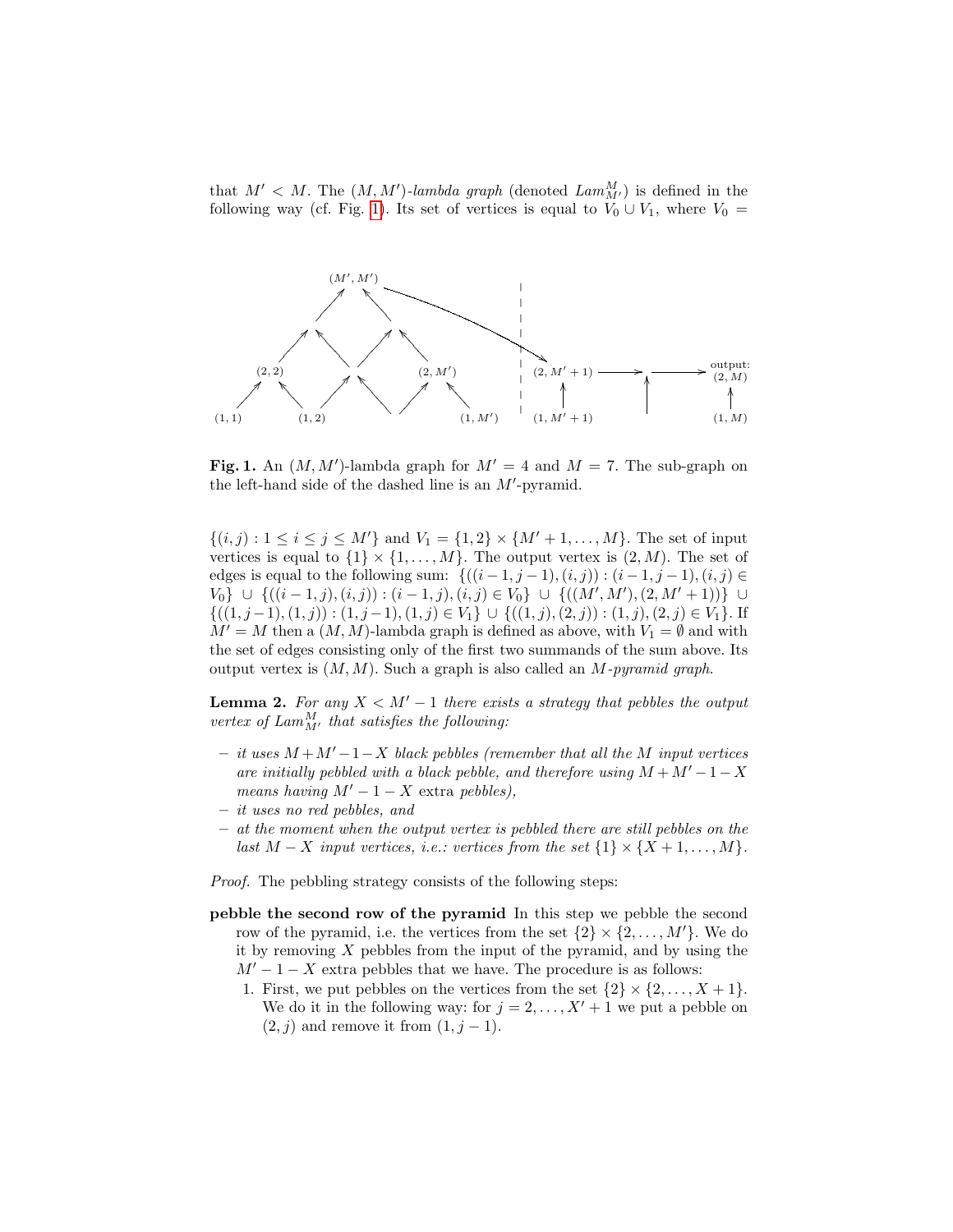- 2. We then put pebbles on the vertices from the set  $\{2\} \times \{X+2, M'\}$ . We do it just using the extra pebbles, without removing any pebble from the input. Clearly we have enough extra pebbles, since  $|\{2\} \times \{X + 2, M'\}| =$  $M' - 1 - X$ .
- pebble the rest of the pyramid In this step we pebble the pyramid row-byrow, starting from the third row, and ending with the top of the pyramid  $(M', M')$ . We do it in the by executing the following procedure for  $i =$  $3, \ldots, M'$ :

– for  $j = i, \ldots, M'$  do the following: put a pebble on  $(i, j)$  and remove it from  $(i - 1, j - 1)$ .

pebble the rest of the graph We now pebble the rest of the graph in the following way. First, we put a pebble on  $(2, M' + 1)$  and remove it from  $(M', M')$ . Then, for  $j = M'+2, \ldots, M$  we put a pebble on  $(2, j)$  and remove it from  $(2, j - 1)$ . At the end of this loop there output vertex is pebbled.

It is easy to see that the above procedure results in a correct pebbling strategy. Moreover, it uses only  $M'-1-X$  extra pebbles, and it removes the pebbles only from the first X vertices of the input.  $\Box$ 

#### 5.1 Hardness of pebbling

Consider a configuration of the red and black pebbles on some DAG  $G$ . Let  $v$ be a vertex of G. We say that v is input-dependent in this configuration if, after removing all the pebbles from the input it is impossible to pebble the vertex  $v$ . If  $v$  is not input-dependent then we say that it is *input-independent*.

<span id="page-11-0"></span>**Lemma 3.** For  $M \geq 2$  consider an M-pyramid graph  $\text{Lam}_{M}^{M}$  and some configuration of pebbles on it. If the output vertex  $(M, M)$  is input-dependent then the number of heavy pebbles is at least M.

*Proof.* We prove it by induction on  $M = 2, 3, \ldots$  To root the induction we first consider the case when  $M = 2$ . In this case the graph consists of 3 vertices only: 2 input vertices, and 1 output vertex. If it is input-dependent then the output vertex is not pebbled. Hence both input vertices need to have a pebble.

Now, let us assume the hypothesis for  $M-1$  and consider  $G_M = \text{Lam}_M^M$ . Take some configuration  $\gamma$  of pebbles. Denote the set of heavy pebbles in  $\gamma$  by X. Let  $G_{M-1}$  be a subgraph of  $G_M$  induced by all the vertices of  $G_M$  except of the input row (in other words:  $G_{M-1}$  is equal to  $G_M$  with the bottom row "cut"). Of course  $G_{M-1}$  is  $Lam_{M-1}^{M-1}$ .

Now, put black pebbles on the vertices of the input row of  $G_{M-1}$  in the following way: put a pebble on a vertex v whenever v has both parents in  $\mathcal{X}$ (and keep the old pebbles from the configuration  $\gamma$ ). It is easy to see that the number of black pebbles in this new configuration is at most  $|\mathcal{X}| - 1$ .

Clearly the resulting configuration of pebbles on  $G_{M-1}$  satisfies the following: (1) the output vertex can be pebbled from this configuration, and (2) the output vertex on  $G_{M-1}$  is input-dependent (if it was not input-dependent then also the configuration  $\gamma$  would not be input-dependent). Hence, by the induction hypothesis  $|\mathcal{X}| - 1 \geq M - 1$ , which implies that  $|\mathcal{X}| \geq M$ .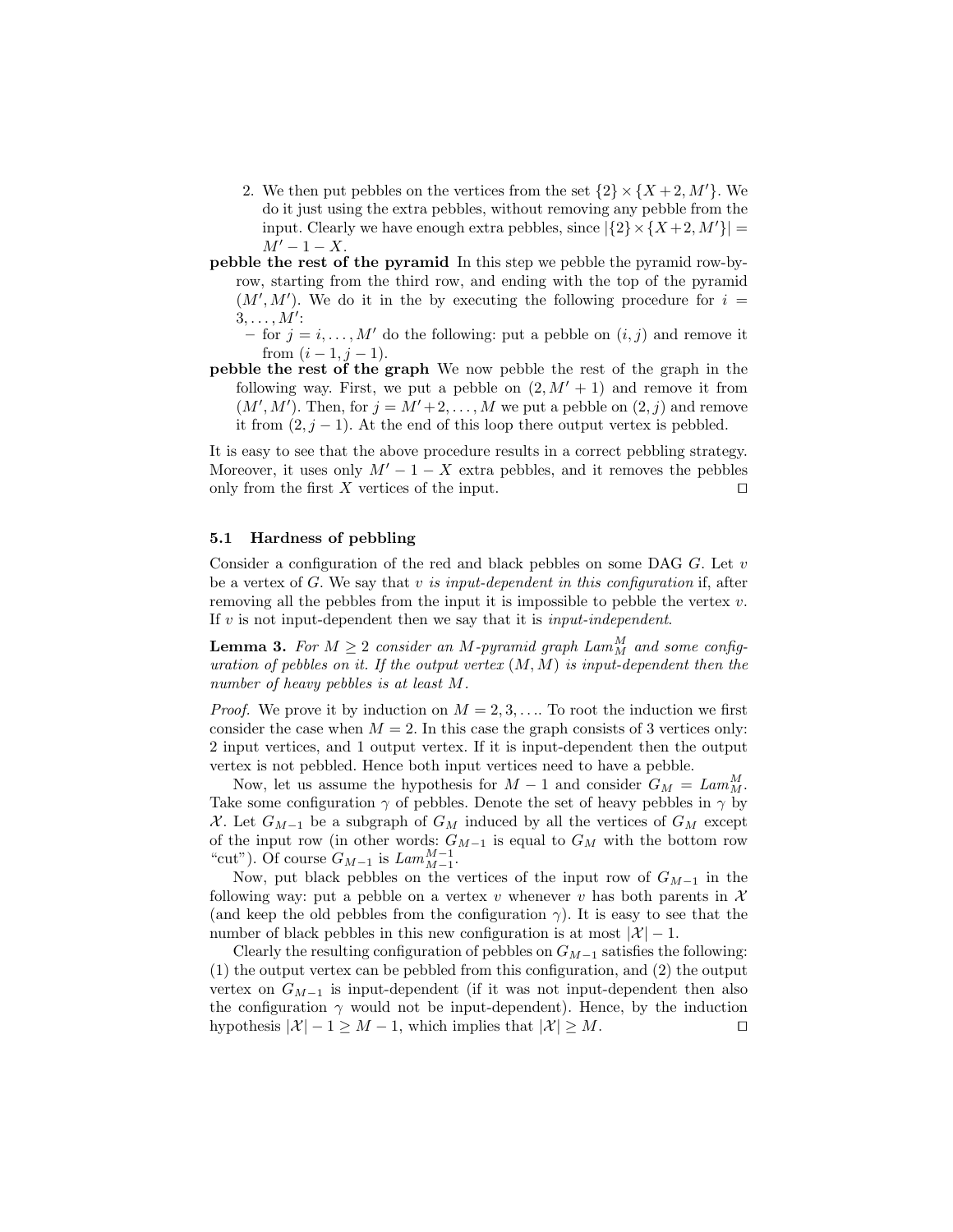<span id="page-12-0"></span>**Lemma 4.** Suppose  $M > 2$ . Consider a pebbling strategy for  $Lam_M^M$  that pebbles the vertex  $(M, M)$ . In the first configuration in which  $(M, M)$  is inputindependent we have that: (1) the total number of the heavy pebbles that are not on the input row is at least  $M-1$ , and (2) there is no pebble on  $(M, M)$ .

*Proof.* Let  $G_M = \text{Lam}_M^M$ , and let  $G_{M-1}$  be defined as in the proof of Lemma [3.](#page-11-0) Let  $\gamma$  be the first configuration in which  $(M, M)$  is input-independent, and let  $\gamma'$  be the configuration that directly precedes  $\gamma$ , i.e. the last configuration that is input-dependent. Keep on the vertices of  $G_{M-1}$  all the pebbles from the configuration  $\gamma$ . We now show that in such a configuration of the pebbles on  $G_{M-1}$  the output of  $G_{M-1}$  is input-dependent. After showing it we will be done: part (1) will follow directly from Lemma [3](#page-11-0) (applied to  $G^{M-1}$ ), and part (2) will follow from the fact that (for  $M-1>1$ ) if the output vertex is input-dependent then it cannot be pebbled.

To finish the proof assume that the output of  $G_{M-1}$  is input-independent. We obtain contradiction by showing that in this case also  $G_M$  needs to be inputindependent. Clearly the only way in which  $\gamma'$  was transformed into  $\gamma$  was that a pebble was added on the input row of  $G_{M-1}$ . However, by our assumption the output of  $G_{M-1}$  (and hence also of  $G_M$ ) does not depend on this row. Therefore also in the configuration  $\gamma'$  the output cannot depend on the two bottom rows of  $G_M$ . This gives us a contradiction.

<span id="page-12-1"></span>**Lemma 5.** Consider a pebbling strategy that pebbles the output of  $\text{Lam}_{M'}^M$ . As long as the vertex  $(M', M')$  has not been pebbled, there has to be a heavy pebble on every input vertex on the second part of  $Lam_{M'}^M$  (i.e. the vertices  $(1, j)$  such that  $j \in \{M' + 1, \ldots, M\}$ .

*Proof.* This follows easily from the construction of the  $Lam_{M'}^M$  graph: if one removes a pebble from any vertex  $(1, j)$  such that  $j \in \{M' + 1, \ldots, M\}$  then one cannot put a pebble on it in the future. Therefore it will never be possible to pebble  $(2, j)$ , and hence also  $(2, M)$ .

For  $\ell \in \mathcal{N} \cup \{\infty\}$  consider a family of  $\ell$  DAGs  $\{G_k = (V_k, E_k)\}_{k=1}^{\ell}$  such that every DAG in this family has the same set of input  $V_I$  of input vertices. Define  $V'_k = V_k \setminus V_I$ . The graph  $G = (V, E)$  is a sum of  $\{G_k = (V_k, E_k)\}_{k=1}^{\ell}$  if is defined as follows: the set of vertices  $V$  is equal to  $V_I$  plus the disjoint sum of the sets  $V'_k$ . More precisely:  $V := V_I \cup \bigcup_{k=1}^{\ell} \{k\} \times V_k$ . The set E of edges is defined as:  $E := \{((k, v), (k, v')) : v, v' \in V_k^{\gamma} \text{ and } (v, v') \in E_k\} \cup \{(v, (k, v')) :$  $v \in V_I$  and  $v' \in V'_k$  and  $(v, v') \in E_k$ . The set of input vertices of G is equal to  $V_I$ , and the set of the output vertices is equal to  $V_{O,L} \cup V_{O,R}$ , where  $V_{O,L}$  and  $V_{O,R}$  are the sets of the output verices of  $G_L$  and  $G_R$ , respectively.

<span id="page-12-2"></span>**Lemma 6.** Consider a family  ${G_k}_{k=1}^{\ell}$  of  $(M, M')$ -lambda graphs. Let G be a sum of the graphs in this family. Then there does not exist a pebbling strategy with all-pebble complexity bounded by  $M + M' - 2$  that pebbles more than one output of G.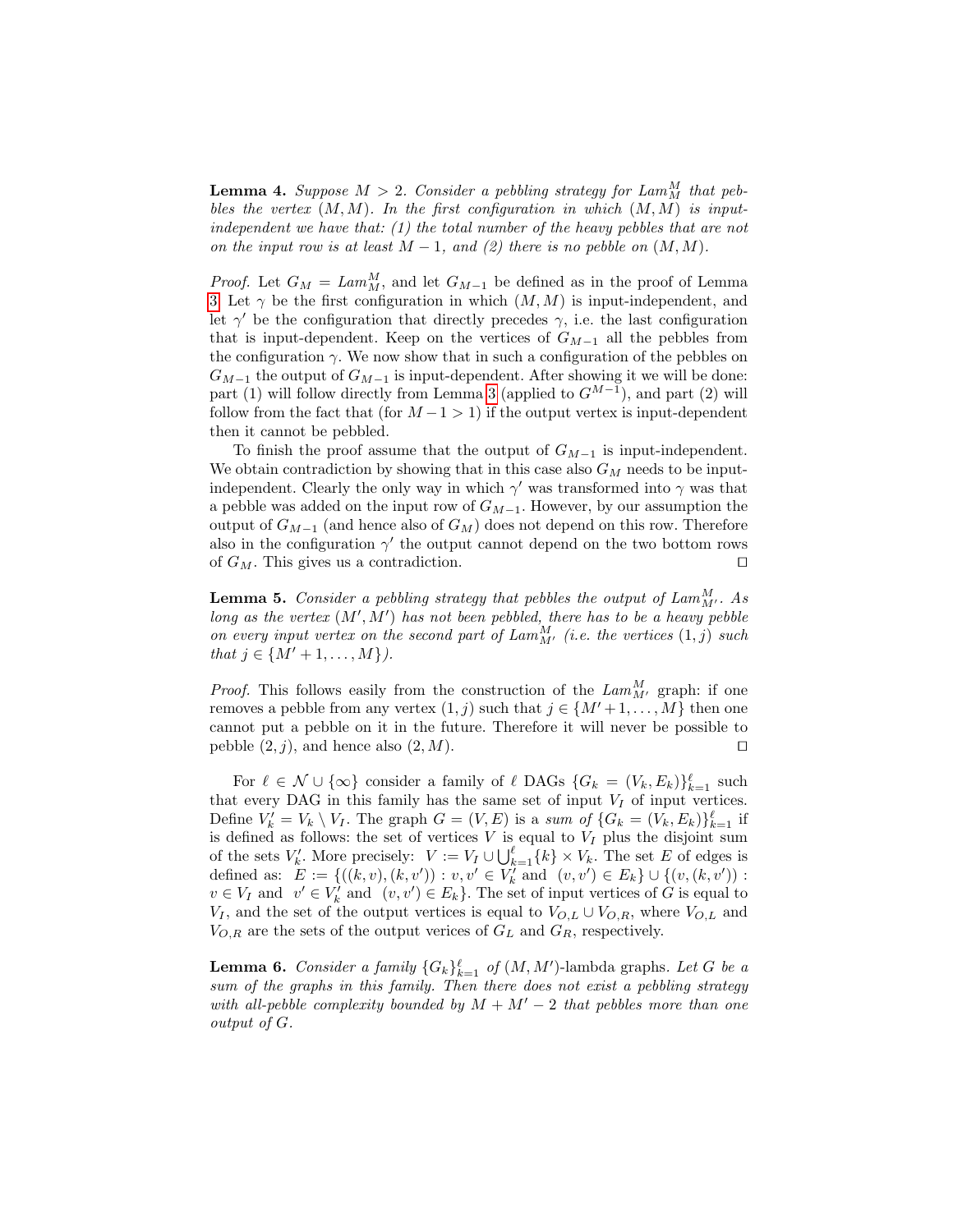Proof. For the sake of contradiction suppose that such a strategy exists. Pebbling the output of  $\text{Lam}_{M'}^M$  requires first pebbling the top of the pyramid graph that is a part of  $Lam_{M'}^{M'}$ . Therefore there has to exist a pebbling strategy with allpebble complexity bounded by  $M + M' - 2$  that pebbles two different vertices that are the tops of the pyramids in some  $G_k$  and  $G_h$  (i.e. vertices  $(k, (M', M'))$ ) and  $(h, (M', M'))$ .

Clearly, at the beginning of any pebbling strategy the top of each pyramid is dependent on the input of this pyramid. Consider the first configuration where the top of one of the pyramids, the one belonging to  $G_k$ , say, gets independent from the input of this pyramid. In this moment, by Lemma [4](#page-12-0) the total number of the heavy pebbles that are not on the input row of  $G_k$  is at least  $M'-1$ . Since in this moment the top vertex of  $G_h$  is still dependent on the input, hence, by Lemma [3](#page-11-0) the total number of the heavy primary red pebbles and the black pebbles on  $G_k$  is at least  $M'$ . Therefore the number of the heavy pebbles on the two pyramids is at least  $2M'-1$ .

On the other hand, by the second part of Lemma [4](#page-12-0) the vertex  $(M', M')$  is not yet pebbled in this configuration. Hence, by Lemma [5,](#page-12-1) there needs to be a heavy pebble on every vertex from the second part of the input of  $G_h$  and  $G_k$ , i.e. on the vertices  $(1, j)$  such that  $j \in \{M' + 1, \ldots, M\}$ . Therefore altogether we have  $2M' - 1 + (M - M') = M + M' - 1$  pebbles on the sum of  $G_h$  and  $G_k$ . This yields a contradiction with the assumption that the all-pebble complexity of the strategy is bounded by  $M + M' - 2$ .

Combining Lemma [1](#page-9-1) with Lemma [6](#page-12-2) we get the following.

<span id="page-13-1"></span>**Corollary 1.** Consider a family  ${G_k}_{k=1}^{\ell}$  of  $(M, M')$ -lambda graphs. Let G be a sum of the graphs in this family. Then, for any s, c, w and q, such that  $\frac{c+s+w}{w-\log(q)}$  <  $M + M' - 2$ , and any adversary A that has s-bounded storage and c-bounded communication, and makes at most q queries to the oracle, the probability that A labels more than one output of G is at most  $(q + 1) \cdot 2^{-w}$ .

#### 5.2 The construction

In our construction the hash function will depend on an additional parameter a. Formally, let  $H: \{0,1\}^* \times \{0,1\}^* \rightarrow \{0,1\}^w$  be a function that is modeled as a random oracle. For any  $a \in \{0,1\}^*$  let  $H^a$  denote a function defined as  $H^{a}(z) = H(a, z)$ . Let M, U and T be some positive integer parameters such that

$$
T < \frac{U - 1}{2\Delta} \tag{1}
$$

where  $\Delta := U - M$ . We now construct an interactive algorithm  $\mathit{COMP}_{U,M,T,w}^H$ that has access to a random oracle  $H$  and stores a key consisting of  $M$  blocks (of length w). That is, the input to the algorithm is  $R = (R_1, \ldots, R_M)$ , and it behaves as follows. Suppose it is queried on some inputs  $x_1, \ldots, x_T$ . Then, after receiving each  $x_i$  it computes the value of

<span id="page-13-0"></span>
$$
Eval(Lam_{i\Delta+2}^{M-(i-1)\Delta}, H^{(i,x_i)}, (R[1+(i-1)\Delta, \dots, M]).
$$
 (2)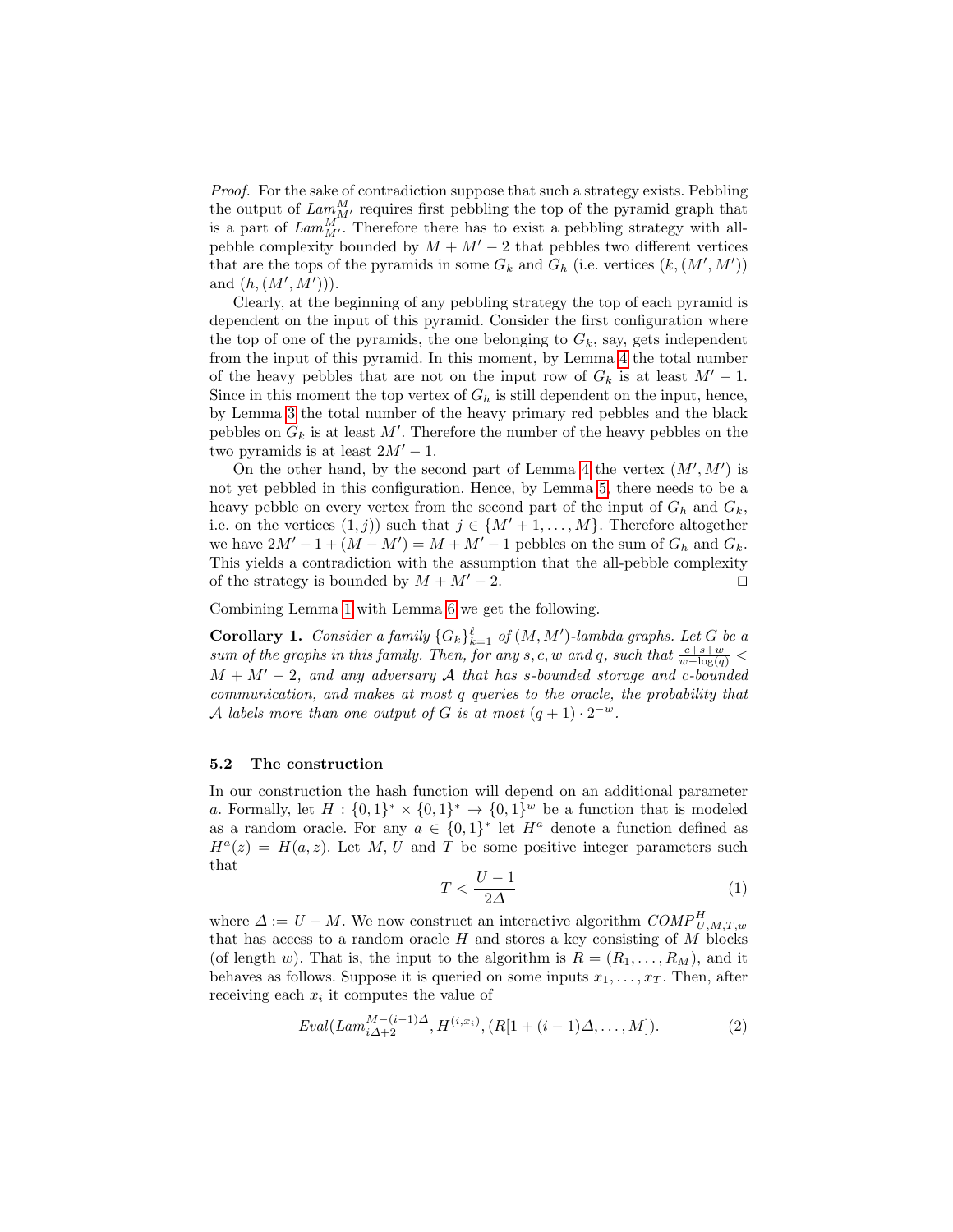The algorithm  $COMP_{U,M,T,w}^H(R)$  simply computes each [\(2\)](#page-13-0) one-by-one for  $i=$  $1, \ldots, T$ . Each of these steps destroys  $\Delta$  values  $R_j$  from the input. Thus, before the *i*-th step we keep in the memory only  $R[1 + (i - 1)\Delta, ..., M]$ . This means that the space used by the remaining part of the input  $(R[1, \ldots, (i-1)\Delta])$  is now free and it can be used as additional storage for computation. So, just before the beginning of the  $i$ -th step the free storage (i.e. storage not including kept fragment of the input) is bounded by  $e_i = E_i \cdot w$ , where  $E_i := 1 + (i - 1)\Delta$ . The algorithm in the  $i$ -th step is just a simple application of Remark [1](#page-9-2) from Section [4.2.](#page-8-0) Observe that from Lemma [2](#page-10-1) we get a pebbling strategy that pebbles output vertex of  $Lam_{i\Delta+2}^{M-(i-1)\Delta}$  using  $E_i$  extra pebbles and removes the first  $(i\Delta+2)-1-E_i$  input pebbles. From the definition of  $E_i$  we have  $(i\Delta+2)-1-E_i$  $\Delta$ . So, from Remark [1](#page-9-2) we get that there is an algorithm that computes [\(2\)](#page-13-0) overwriting  $\Delta \cdot w$  first bits of remaining input. So, after this step the algorithm can keep  $R[1 + i\Delta, \ldots, M]$  to be used in the next steps.

<span id="page-14-1"></span>**Theorem 1.** For any integers  $c, s, m, w$ , let  $U \stackrel{\text{\it def}}{=} \lfloor \frac{c+s+w}{w-\log(q)} \rfloor$  and  $M \stackrel{\text{\it def}}{=} \lfloor \frac{m}{w} \rfloor - 1$ . Then, for any integer  $T < \frac{U-1}{2(U-M)}$  the algorithm  $COMP_{U,M,T,w}^H$  is a  $(c, s, m, q, (q+$  $1) \cdot 2^{-w}$ , T)-one-time computable PRF.

Asymptotically, as  $c, s, m \gg w \gg \log(q)$ , the maximal T becomes

<span id="page-14-0"></span>
$$
T \approx \frac{c+s}{2(c+s-m)}.\tag{3}
$$

*Proof (of Theorem [1\)](#page-14-1).* Suppose  $(R_1, \ldots, R_M)$  is chosen uniformly at random. Let  $A = (A_{big}, A_{small})$  be an arbitrary adversary with oracle access to H that has s-bounded space and  $c$ -bounded communication and makes at most  $q$  oracle calls. Consider an execution  $\mathcal{A}^{H(\cdot)}(R)$ . Let  $\mathcal E$  be an event that for some i and for two different x and x' the adversary labeled the output vertex of  $\text{Lam}_{i\Delta+2}^{M-(i-1)\Delta}$ in the  $(H^{(i,x)}, R)$ -labeling and  $(H^{(i,x')}, R)$ -labeling. To prove the theorem we need to show the following.

<span id="page-14-2"></span>
$$
P\left(\mathcal{E}\right) \le T \cdot (q+1) \cdot 2^{-w}.\tag{4}
$$

Fix some  $\tilde{i}$ , and let  $\mathcal{E}_{\tilde{i}}$  denote the event that  $\mathcal E$  happened for  $i = \tilde{i}$ . Let  $G$  be equal to the sum of following infinite sequence of graphs  $\,$  $\langle Lam_{\tilde{i}\Delta+2}^{M-(\tilde{i}-1)\Delta}\right\}_{x\in\{0,1\}^*}.$ We now show an adversary  $\tilde{\mathcal{A}}$  with an s-bounded space and c-bounded communication that has access to an oracle  $\tilde{H}$  and makes at most q queries to it, and satisfies the following: for a randomly-chosen  $R = (R_{1+(\tilde{i}-1)\Delta}, \ldots, R_M)$  $({0,1}^w)^{M-(\tilde{i}-1)\Delta}$  in the execution  $\tilde{\mathcal{A}}^{\tilde{H}(\cdot)}(\tilde{R})$  the probability that the adversary labels at least two different output vertices of G is equal to  $P(\mathcal{E}_{\tilde{i}})$ .

The adversary  $\mathcal A$  simulates  $\mathcal A$  in the following way. First, since  $\mathcal A$  "expects" the input to have length M, it fills-in the "missing" elements of  $R$ , i.e. he selects randomly  $(R_1, \ldots, R_{(\tilde{i}-1)\Delta})$  and sets  $R = (R_1, \ldots, R_{(\tilde{i}-1)\Delta}) || \tilde{R}$ . Next, it simply runs A. The only thing that we need to take care of is to "translate" the oracle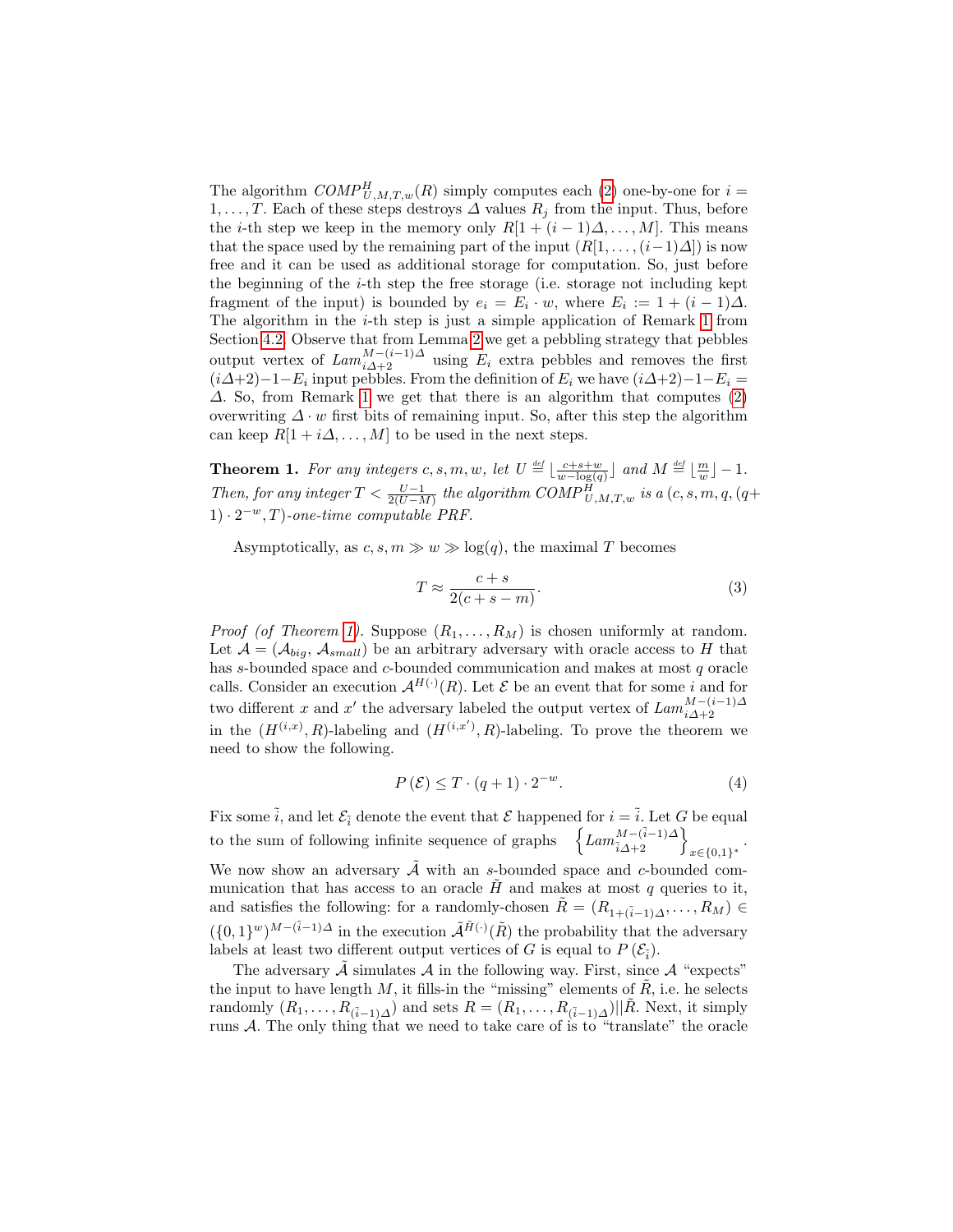queries issued by A to H into oracle queries issued by  $\tilde{\mathcal{A}}$  to  $\tilde{H}$ . Let Q be a query issued by  $A$ . Consider the following cases:

- $Q$  has a form  $((i, x), (label_1, \ldots, label_d, v))$  (for some  $x,$  label $_1, \ldots,$  label $_d)$ — in this case we translate it into a a query  $(\texttt{label}_1, \ldots, \texttt{label}_d, ((i, x), v),$
- Q has a form or  $((\tilde{i}, x),$ (label, v, out)) (for some x and label) in this case we translate it into a a query  $(1$ abel,  $((i, x), v)$ , out).
- $-$  if Q does not have any of the forms above we translate it in some arbitrary (deterministic and injective) way.

It is easy to see that  $\tilde{A}$  labels an output vertex  $((\tilde{i}, x), v)$  of G if and only if his simulated copy of A labeled v in the graph  $Lam_{\tilde{i}\Delta+2}^{M-(\tilde{i}-1)\Delta}$ . Therefore the probability that  $\tilde{A}$  labeled two output vertices of G is equal to  $P(E_{\tilde{i}})$ . Now, by Corollary [1](#page-13-1) we get that this probability is at most  $(q + 1) \cdot 2^{-w}$  as long as  $\frac{s+c+w}{w-\log(q)}$  <  $M-(\tilde{i}-1)\Delta+1+\tilde{i}\Delta+1-2=M+\Delta=U$ , which is exactly the assumption that we made in the statement of the lemma. Since  $\mathcal{E} = \cup_{i=1}^T \mathcal{E}_i$ , therefore, by the union-bound we get that  $P(\mathcal{E}) \leq T \cdot ((q+1) \cdot 2^{-w})$ . Therefore [\(4\)](#page-14-2) is proven.

## <span id="page-15-0"></span>6 Arrowhead functions

In this section we define a class of DAGs that we call the arrowhead graphs. For every  $M \in \mathcal{N}$  let  $Arr_M$  be a graph consisting of defined previously M-pyramid with one additional vertex  $(0,0)$  and additional edge from  $(0,0)$  to  $(1,x)$  for  $x \in 1, \ldots M$ . More precisely,  $Arr_M = (V_M, E_M)$ , where  $V = \{(0,0)\} \cup \{(i,j):$  $1 \leq i \leq j \leq M$ . A graph  $Arr_M$  consists of one input vertex  $(0,0)$  and one output vertex  $(M, M)$ . The follwoing figure shows an example of an M-arrowhead graph for  $M = 4$ . The subgraph on the upper side of the dashed line is an M-pyramid.



<span id="page-15-1"></span>**Lemma 7.** For any a and  $R = (R_1, \ldots, R_M)$  the value of Eval( $Arr_M, H, R$ ) can be computed by an algorithm that has access to a random oracle H and has  $(M + 1) \cdot w$ -bounded storage.

*Proof.* Using Remark [1](#page-9-2) it suffices to show a strategy that pebbles  $Arr_M$  using  $M+1$  pebbles. Such a strategy is straighforward and appears in the full version of this paper [\[19\]](#page-17-25).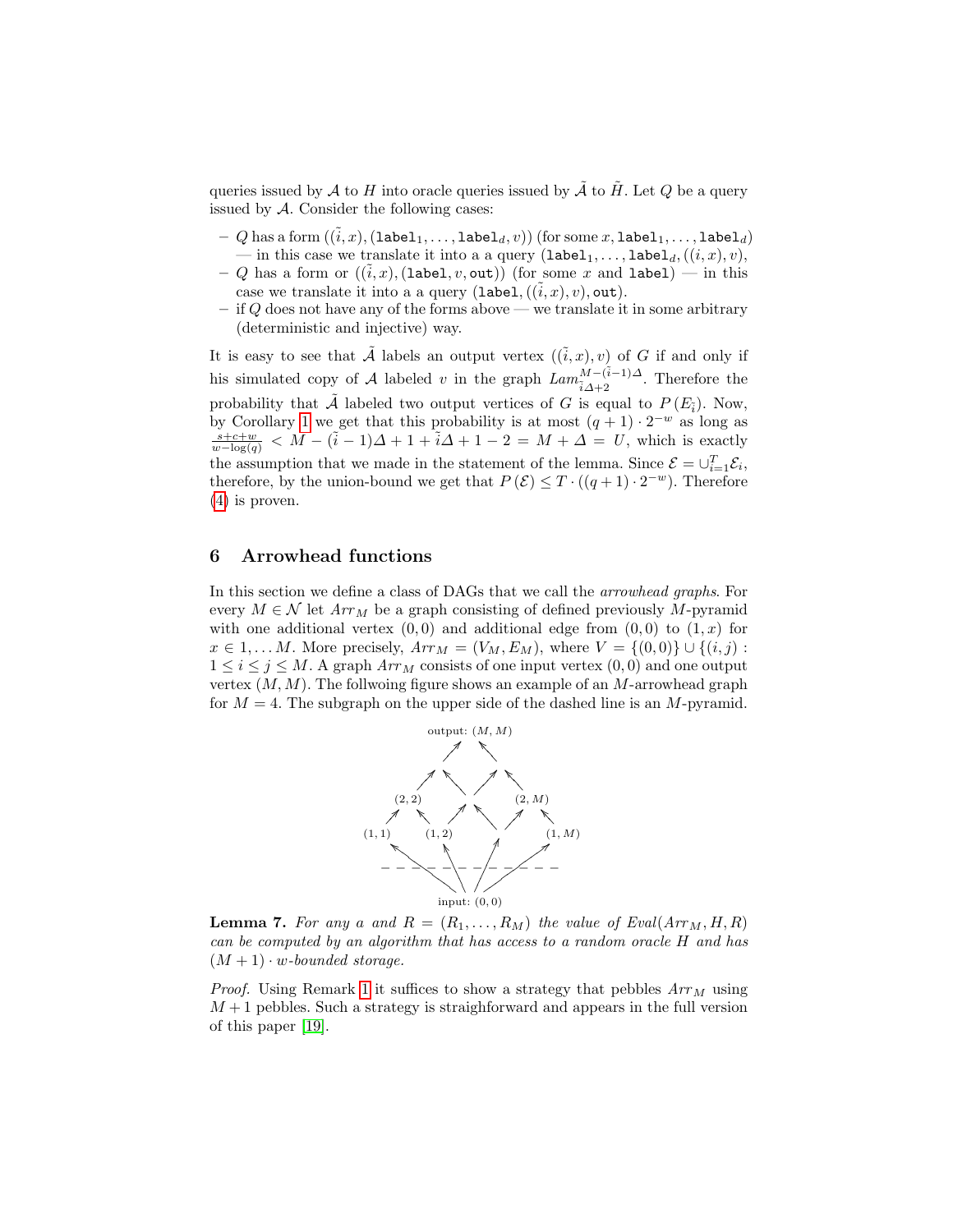<span id="page-16-12"></span>The following lemma shows the optimality of the algorithm given in Lemma [7.](#page-15-1)

**Lemma 8.** For any s,  $\lambda$  and q, such that  $\frac{s+\lambda}{w-\log(q)} < M+1$ , and any adversary A that has s-bounded storage and 0-bounded communication, and makes at most q queries to the oracle, the probability that A labels the output of  $Arr_M$  is at  $most q \cdot 2^{-w} + 2^{-\lambda}.$ 

This lemma follows from the fact that every strategy that pebbles the output of  $Arr_M$ , and does not use the red pebbles, must use at least  $M-1$  black pebbles. The proof of this fact is very similar to the proof of Lemma 10.2.1 in the book of John Savage ([\[36\]](#page-17-20)), and it appears in the full version of this paper [\[19\]](#page-17-25). Lemma [7](#page-15-1) and [8](#page-16-12) imply the following.

**Theorem 2.** The hash function that takes as input R and outputs  $Eval(Arr_M,$ H, R) is  $((M+1)\cdot w, w, q, \log(q)(M+1) + \lambda, q\cdot 2^{-w} + 2^{-\lambda})$ -uncomputable.

## 7 Acknowledgments

The authors wish to thank Yevgeniy Dodis for helpful discussions.

## References

- <span id="page-16-0"></span>1. A. Akavia, S. Goldwasser, and V. Vaikuntanathan. Simultaneous hardcore bits and cryptography against memory attacks. In TCC, 2009.
- <span id="page-16-7"></span>2. J. Alwen, Y. Dodis, M. Naor, G. Segev, S. Walfish, and D. Wichs. Public-key encryption in the bounded-retrieval model. In EUROCRYPT, 2010.
- <span id="page-16-6"></span>3. J. Alwen, Y. Dodis, and D. Wichs. Leakage-resilient public-key cryptography in the bounded-retrieval model. In CRYPTO, 2009.
- <span id="page-16-9"></span>4. G. Ateniese, R. Di Pietro, L. Mancini, and G. Tsudik. Scalable and efficient provable data possession. In SecureComm, 2008.
- <span id="page-16-10"></span>5. Y. Aumann, Y. Z. Ding, and M. O. Rabin. Everlasting security in the bounded storage model. IEEE Transactions on Information Theory, 48(6), 2002.
- <span id="page-16-11"></span>6. M. Bellare and P. Rogaway. Random oracles are practical: A paradigm for designing efficient protocols. In ACM Conference on Computer and Communications Security, 1993.
- <span id="page-16-3"></span>7. Z. Brakerski and S. Goldwasser. Circular and leakage resilient public-key encryption under subgroup indistinguishability (or: Quadratic residuosity strikes back). CRYPTO, 2010.
- <span id="page-16-2"></span>8. Z. Brakerski, Y. Tauman Kalai, J. Katz, and V. Vaikuntanathan. Cryptography resilient to continual memory leakage. FOCS, 2010.
- <span id="page-16-8"></span>9. R. Canetti, S. Halevi, and M. Steiner. Mitigating dictionary attacks on passwordprotected local storage. In CRYPTO, 2006.
- <span id="page-16-5"></span>10. D. Cash, Yan Zong Ding, Y. Dodis, W. Lee, R. J. Lipton, and S. Walfish. Intrusionresilient key exchange in the bounded retrieval model. In TCC, 2007.
- <span id="page-16-4"></span>11. G. Di Crescenzo, R. J. Lipton, and S. Walfish. Perfectly secure password protocols in the bounded retrieval model. In TCC, 2006.
- <span id="page-16-1"></span>12. F. Dav`ı, S. Dziembowski, and D. Venturi. Leakage-resilient storage. SCN, 2010.